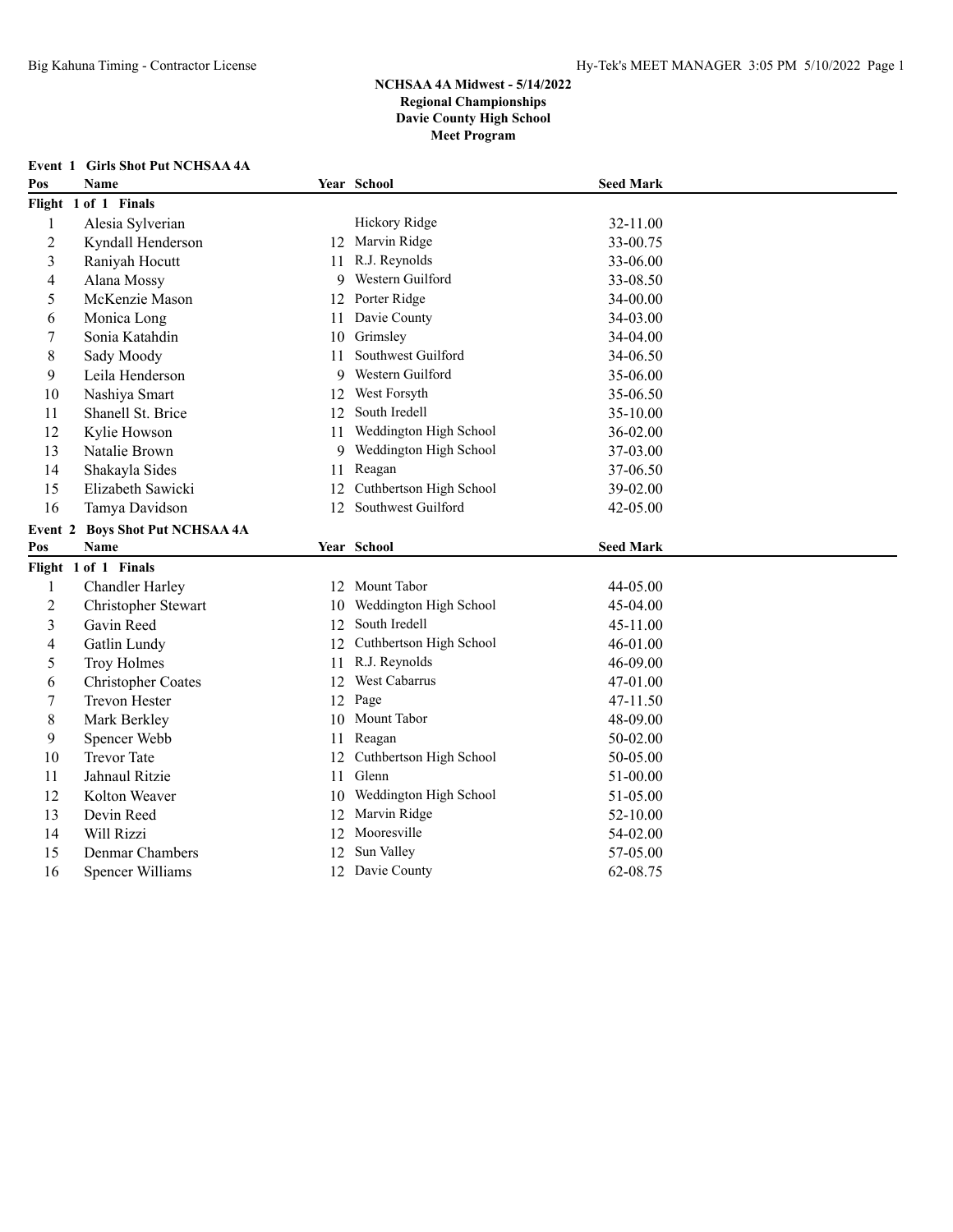|                | <b>Event 3 Girls Discus Throw NCHSAA 4A</b> |     |                            |                  |  |
|----------------|---------------------------------------------|-----|----------------------------|------------------|--|
| Pos            | <b>Name</b>                                 |     | Year School                | <b>Seed Mark</b> |  |
|                | Flight 1 of 1 Finals                        |     |                            |                  |  |
| $\mathbf{1}$   | Gabriella Tully                             |     | 12 Cuthbertson High School | $92 - 00$        |  |
| $\overline{c}$ | Shakayla Sides                              | 11  | Reagan                     | 92-08            |  |
| 3              | Kayelin Brock                               |     | 12 Reagan                  | 98-00            |  |
| 4              | Gracie Wilson                               | 11  | Davie County               | 99-03            |  |
| 5              | Alaina Moody                                | 11. | Southwest Guilford         | 100-05           |  |
| 6              | Alesia Sylverian                            |     | Hickory Ridge              | $100 - 05$       |  |
| 7              | Stephanie Hinojos                           |     | 12 West Forsyth            | $101 - 10$       |  |
| 8              | Efupom Fang                                 | 12  | Sun Valley                 | $101 - 10$       |  |
| 9              | Sheree Gidney                               |     | 10 Hickory Ridge           | $102 - 01$       |  |
| 10             | Leila Henderson                             | 9   | Western Guilford           | 103-06           |  |
| 11             | Tamya Davidson                              | 12  | Southwest Guilford         | 104-11           |  |
| 12             | Natalie Brown                               | 9   | Weddington High School     | 107-03           |  |
| 13             | Kylie Howson                                | 11  | Weddington High School     | 110-02           |  |
| 14             | Nashiya Smart                               |     | 12 West Forsyth            | 112-03           |  |
| 15             | Elizabeth Sawicki                           | 12  | Cuthbertson High School    | 121-00.50        |  |
| 16             | Sady Moody                                  | 11  | Southwest Guilford         | 141-08           |  |
| Event 4        | <b>Boys Discus Throw NCHSAA 4A</b>          |     |                            |                  |  |
| Pos            | Name                                        |     | Year School                | <b>Seed Mark</b> |  |
|                | Flight 1 of 1 Finals                        |     |                            |                  |  |
| 1              | Aristotie Verrios, Jr                       |     | 11 West Cabarrus           | 129-09           |  |
| $\overline{c}$ | Spencer Webb                                |     | 11 Reagan                  | 130-08           |  |
| 3              | Palmer Williams                             | 11  | Davie County               | 131-01           |  |
| 4              | Jawayne Torrence                            | 11  | Lake Norman                | 131-10           |  |
| 5              | Rasheed Davis                               |     | 12 R.J. Reynolds           | $133 - 10$       |  |
| 6              | Will Rizzi                                  |     | 12 Mooresville             | 134-11           |  |
| 7              | Carlton Wright                              |     | 10 Mount Tabor             | 135-06           |  |
| 8              | Gatlin Lundy                                |     | 12 Cuthbertson High School | 138-08           |  |
| 9              | Christopher Stewart                         |     | 10 Weddington High School  | 139-08.25        |  |
| 10             | Jr., Darion (D Drye                         |     | 10 A.L. Brown              | 139-09           |  |
| 11             | Gavin Reed                                  | 12  | South Iredell              | 152-02           |  |
| 12             | <b>Trevor Tate</b>                          | 12  | Cuthbertson High School    | 152-09           |  |
| 13             | Devin Reed                                  | 12  | Marvin Ridge               | 153-04           |  |
| 14             | Jahnaul Ritzie                              | 11  | Glenn                      | 156-05           |  |
| 15             |                                             |     |                            |                  |  |
|                | Denmar Chambers<br><b>Spencer Williams</b>  | 12  | Sun Valley                 | 174-08           |  |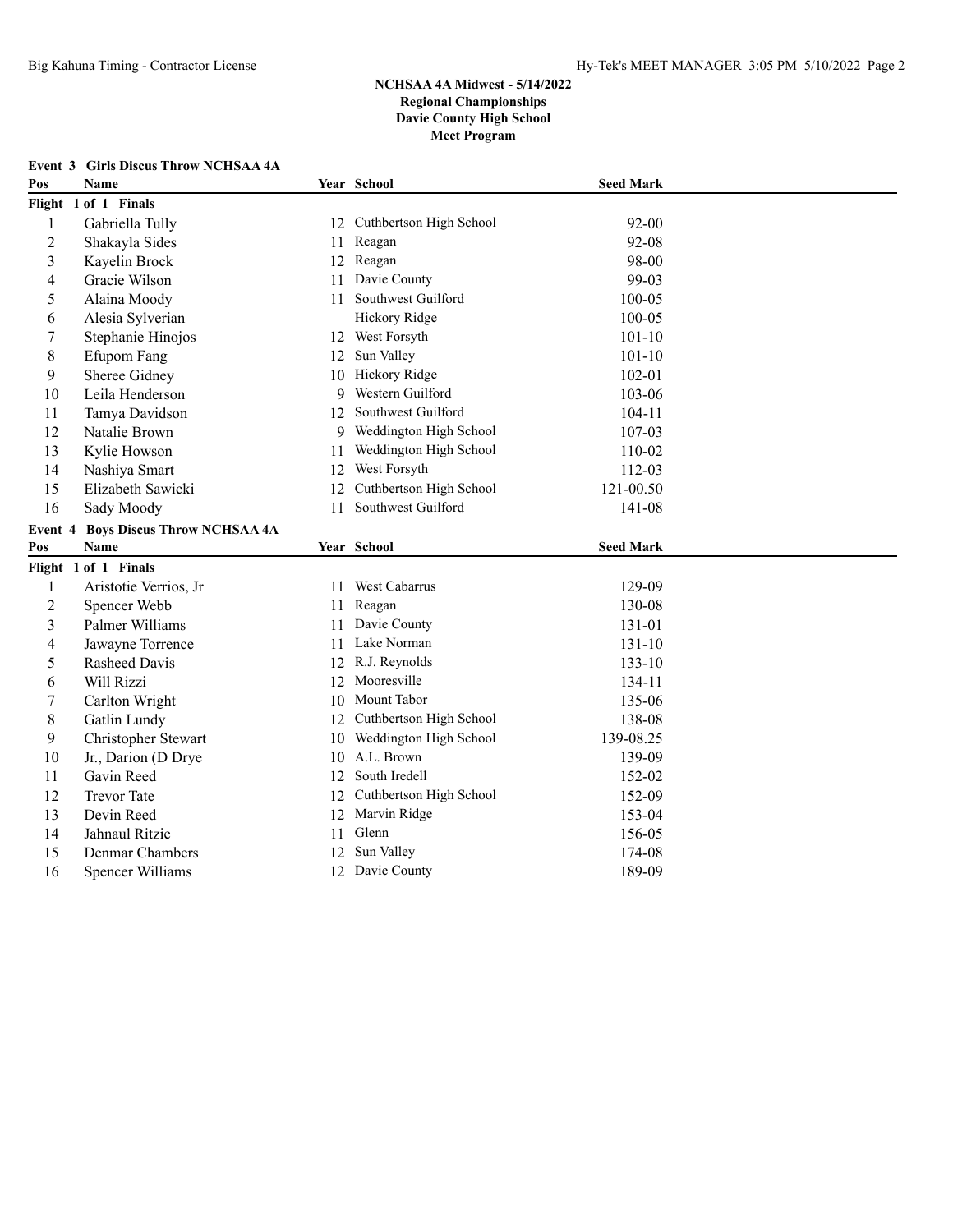|                | Event 5 Girls Long Jump NCHSAA 4A |    |                             |                  |  |
|----------------|-----------------------------------|----|-----------------------------|------------------|--|
| Pos            | <b>Name</b>                       |    | Year School                 | <b>Seed Mark</b> |  |
|                | Flight 1 of 1 Finals              |    |                             |                  |  |
| $\mathbf{1}$   | Krisalin Coleman                  |    | 9 West Forsyth              | 15-09.50         |  |
| $\overline{c}$ | Dymond King                       | 11 | Northwest Guilford          | 15-11.00         |  |
| 3              | Destiny Colman                    |    | 12 Parkland Magnet IB       | 15-11.00         |  |
| 4              | Kendal Hudson                     | 11 | Mooresville                 | 16-00.00         |  |
| 5              | <b>Suzzy Forson</b>               | 10 | Grimsley                    | 16-00.00         |  |
| 6              | <b>Bailey Huff</b>                | 9  | Reagan                      | 16-02.00         |  |
| 7              | Meredith Palmer                   | 10 | Cuthbertson High School     | 16-02.00         |  |
| 8              | Zoee Davis                        |    | 12 Marvin Ridge             | 16-04.25         |  |
| 9              | Londyn Greene-Dubose              | 9  | Parkland Magnet IB          | 16-04.50         |  |
| 10             | Jamie Mills-Widemon               | 11 | Southwest Guilford          | 16-07.00         |  |
| 11             | Genysis Howard                    | 11 | West Forsyth                | 16-08.50         |  |
| 12             | Katriel Williams                  |    | 12 Marvin Ridge             | 16-11.00         |  |
| 13             | Cassidy Adams                     |    | 10 Marvin Ridge             | 16-11.50         |  |
| 14             | Isabelle Liu                      | 10 | Cuthbertson High School     | 17-01.00         |  |
| 15             | Maya Studney                      | 11 | Cuthbertson High School     | 17-07.75         |  |
| 16             | Ija Mumford                       |    | 12 Parkland Magnet IB       | 19-03.00         |  |
|                | Event 6 Boys Long Jump NCHSAA 4A  |    |                             |                  |  |
| Pos            | <b>Name</b>                       |    | Year School                 | <b>Seed Mark</b> |  |
|                | Flight 1 of 1 Finals              |    |                             |                  |  |
| $\mathbf{1}$   | Glenn Ford                        |    | 12 Marvin Ridge             | 20-08.25         |  |
| $\overline{c}$ |                                   |    |                             |                  |  |
| 3              | <b>Brandon Harris</b>             |    | 9 Reagan                    | 20-09.00         |  |
|                | LeQuan Robinson                   |    | 12 Northern Guilford        | 20-09.00         |  |
| 4              | Javion Pegues                     |    | 11 Western Guilford         | 20-11.50         |  |
| 5              | Kobe Mack                         | 9  | Parkland Magnet IB          | 20-11.50         |  |
| 6              | Jamiyo Dye                        | 11 | Parkland Magnet IB          | 21-01.00         |  |
| 7              | Jamari Rodgers-Freeman            |    | 11 Hickory Ridge            | 21-01.00         |  |
| 8              | Dontavius Strode                  |    | 11 A.L. Brown               | 21-01.50         |  |
| 9              | Zyon Ellison                      |    | 12 East Forsyth             | 21-02.75         |  |
| 10             | Treyvon Birchett                  | 12 | Mooresville                 | 21-05.00         |  |
| 11             | Ethan White                       | 11 | West Forsyth                | 21-06.00         |  |
| 12             | Josh Sokeye                       | 11 | Marvin Ridge                | 21-09.00         |  |
| 13             | <b>Blake Simmons</b>              | 10 | Mount Tabor                 | 21-09.00         |  |
| 14             | Drew Evans                        |    | 12 Lake Norman              | 22-00.00         |  |
| 15             | Fred Sellars II                   | 10 | Grimsley<br>11 West Forsyth | 22-03.00         |  |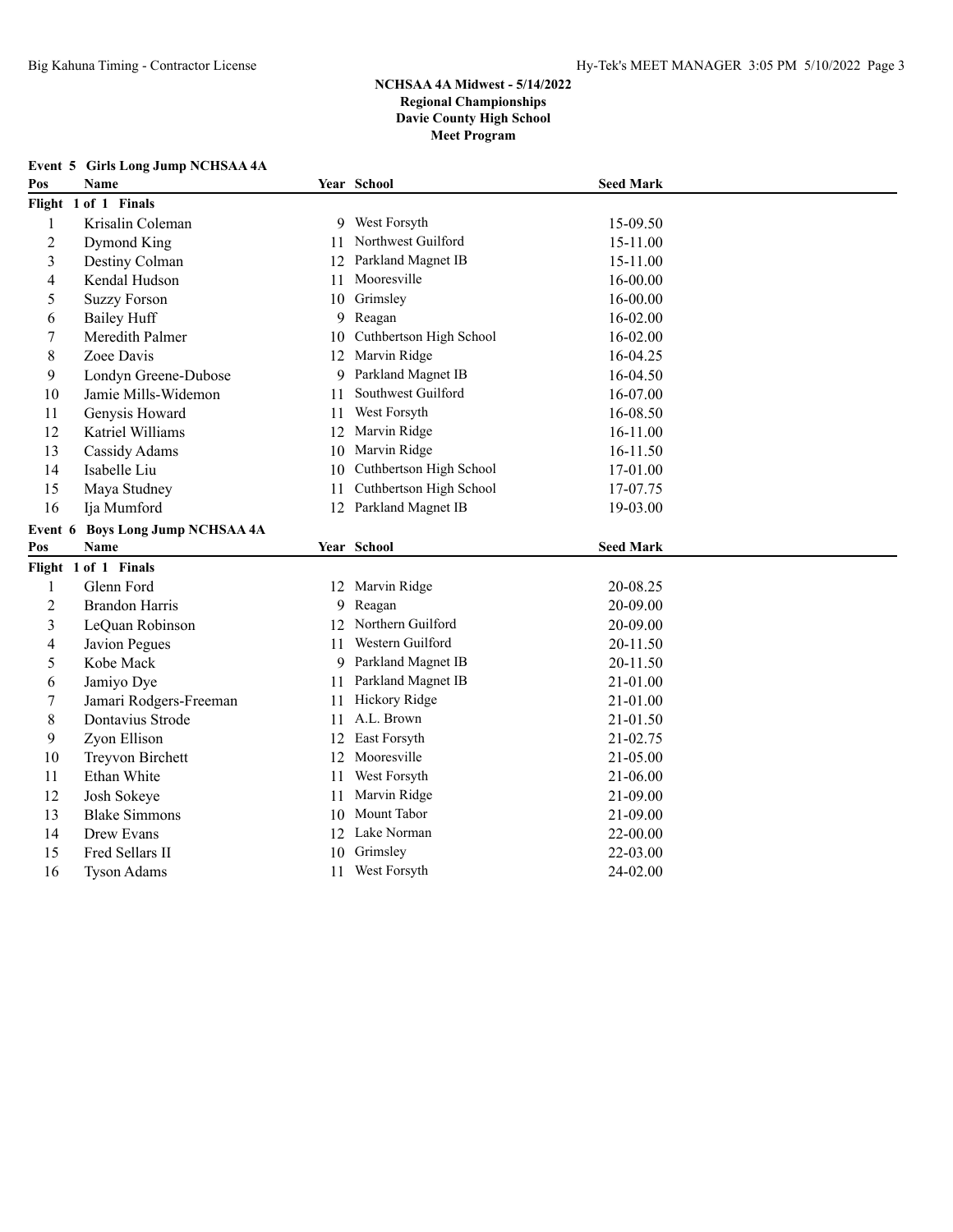**Event 7 Girls Triple Jump NCHSAA 4A**

# **NCHSAA 4A Midwest - 5/14/2022 Regional Championships Davie County High School Meet Program**

# **Pos Name Year School Seed Mark Flight 1 of 1 Finals** Effie Marek 9 Weddington High School 33-00.00 Dejah Brooks 9 Western Guilford 33-03.00 Suzzy Forson 10 Grimsley 33-06.00 Emily Rodden 12 South Iredell 33-07.50 Diana Bakie 10 Grimsley 33-08.00 Karina Macosko 12 Reagan 33-09.00 Jamie Mills-Widemon 11 Southwest Guilford 34-02.00 Audrey Jenkins 10 Grimsley 34-03.00 Destiny Colman 12 Parkland Magnet IB 34-06.00 10 Danielle Hazlewood 11 Lake Norman 34-07.50 Zoee Davis 12 Marvin Ridge 34-08.00 Katriel Williams 12 Marvin Ridge 36-02.00 Layla Hooks 12 Northern Guilford 37-02.00 Isabelle Liu 10 Cuthbertson High School 37-10.00 Maya Studney 11 Cuthbertson High School 38-08.50 Ija Mumford 12 Parkland Magnet IB 39-07.00 **Event 8 Boys Triple Jump NCHSAA 4A Pos Name Year School Seed Mark Flight 1 of 1 Finals** Landis Fredricks 12 Hickory Ridge 41-09.00 Tyson Adams 11 West Forsyth 41-09.50 John Thacker 12 Reagan 42-00.00 Arthur Nealy 12 West Cabarrus 42-00.50 Josh Sokeye 11 Marvin Ridge 42-05.25 Josh Harris 12 West Cabarrus 42-05.50 Elijah Barnette 10 West Forsyth 42-06.50 Javion Pegues 11 Western Guilford 42-08.50 Kamahri Kennedy 12 A.L. Brown 43-00.00 Christian Seibert 11 Cuthbertson High School 43-00.25 Javariante Core 11 Western Guilford 43-00.75 Jaiden Hubbard 11 West Forsyth 43-02.00 Treyvon Birchett 12 Mooresville 43-08.00 Brandon Benitez 12 Porter Ridge 43-09.50 Glenn Ford 12 Marvin Ridge 44-09.00 16 Fred Sellars II 10 Grimsley 45-00.00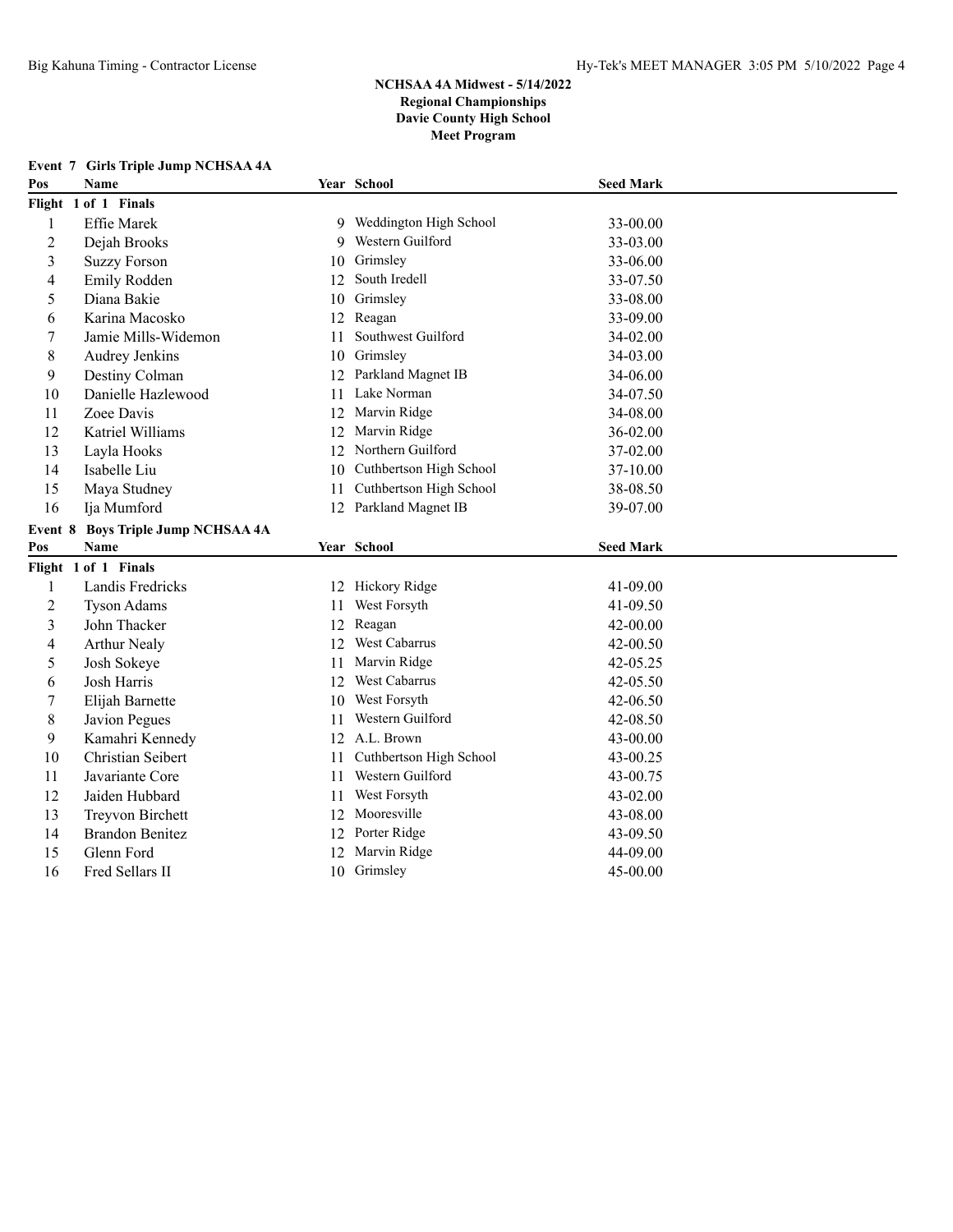| Pos | Name                              |    | Year School                | <b>Seed Mark</b>            |  |
|-----|-----------------------------------|----|----------------------------|-----------------------------|--|
|     | Flight 1 of 1 Finals              |    |                            |                             |  |
|     | Sonia Katahdin                    | 10 | Grimsley                   | $5 - 00.00$                 |  |
| 2   | Emma Hyso                         |    | 12 Cuthbertson High School | $5 - 00.00$                 |  |
| 3   | Madison Rae Noble                 |    | 9 Hickory Ridge            | $5 - 00.00$                 |  |
| 4   | Aubrey Gingerich                  | 9  | Weddington High School     | $5 - 00.00$                 |  |
| 5   | Chelsea Rizo                      |    | 12 Page                    | $5 - 00.00$                 |  |
| 6   | Claire Barney                     | 12 | Marvin Ridge               | $5 - 00.00$                 |  |
| 7   | Destiny Howard                    | 12 | Weddington High School     | $5 - 00.00$                 |  |
| 8   | Nicole Sokeye                     | 10 | Marvin Ridge               | 5-01.00                     |  |
| 9   | Janiyah Ross                      | 12 | Southeast Guilford         | $5 - 02.00$                 |  |
| 10  | Danielle Hazlewood                | 11 | Lake Norman                | $5 - 02.00$                 |  |
| 11  | Emma Kelly                        | 11 | Weddington High School     | $5 - 02.00$                 |  |
| 12  | Dejah Brooks                      | 9  | Western Guilford           | $5 - 02.00$                 |  |
| 13  | Layla Hooks                       |    | 12 Northern Guilford       | $5 - 02.00$                 |  |
| 14  | Aria Wegh                         |    | 10 Marvin Ridge            | $5-04.00$                   |  |
| 15  | Audrey Jenkins                    |    | 10 Grimsley                | $5-04.00$                   |  |
| 16  |                                   |    |                            |                             |  |
|     | Event 10 Boys High Jump NCHSAA 4A |    |                            |                             |  |
|     |                                   |    | $\sim$ $\sim$ $\sim$       | $\sim$ $\sim$ $\sim$ $\sim$ |  |

# **Event 9 Girls High Jump NCHSAA 4A**

|        | Event 10 Boys High Jump NCHSAA 4A |     |                    |                  |  |
|--------|-----------------------------------|-----|--------------------|------------------|--|
| Pos    | Name                              |     | Year School        | <b>Seed Mark</b> |  |
|        | Flight 1 of 1 Finals              |     |                    |                  |  |
|        | Cory Fisher                       |     | 10 East Forsyth    | $6 - 00.00$      |  |
| 2      | Aiden McLaughlin                  | 12. | Mooresville        | $6 - 00.00$      |  |
| 3      | Roman Hudson                      |     | 12 Marvin Ridge    | $6 - 00.00$      |  |
| 4      | Jonathan Parks                    |     | 10 A.L. Brown      | $6 - 02.00$      |  |
| 5      | Jordan Wolverton                  | 10  | Mount Tabor        | $6 - 02.00$      |  |
| 6      | Treyvon Birchett                  |     | 12 Mooresville     | $6 - 02.00$      |  |
|        | Aiden Grace                       |     | 12 Hickory Ridge   | $6-04.00$        |  |
| 8      | John Marsh                        | 11  | Glenn              | $6 - 04.00$      |  |
| 9      | Khareem Thompson                  | 11  | Hickory Ridge      | $6-04.00$        |  |
| 10     | Kavon Poindexter                  | 12. | Western Guilford   | $6 - 04.00$      |  |
| 11     | Bryson Robinson                   | 12. | Davie County       | $6-04.00$        |  |
| 12     | Jonathan Koger                    | 11  | Reagan             | $6 - 05.00$      |  |
| 13     | Sheldon Ulmer                     | 11  | Northwest Guilford | $6 - 06.00$      |  |
| 14     | Landis Fredricks                  |     | 12 Hickory Ridge   | $6 - 06.00$      |  |
| 15     | Jordan Jean-Pierre                | 12  | West Cabarrus      | $6 - 06.00$      |  |
| $\sim$ |                                   |     |                    |                  |  |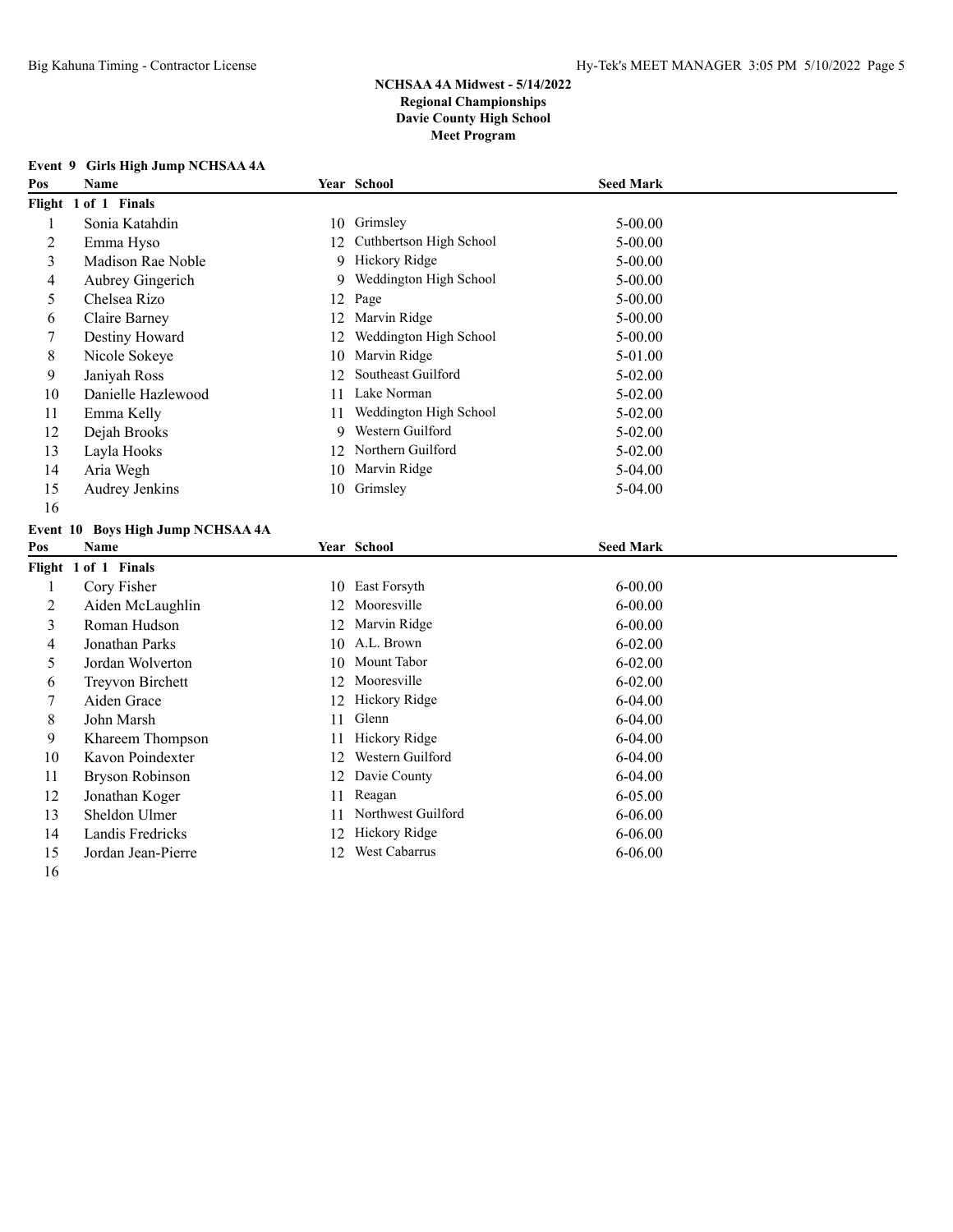|                | <b>Event 11 Girls Pole Vault NCHSAA 4A</b> |    |                         |                  |  |
|----------------|--------------------------------------------|----|-------------------------|------------------|--|
| Pos            | <b>Name</b>                                |    | Year School             | <b>Seed Mark</b> |  |
|                | Flight 1 of 1 Finals                       |    |                         |                  |  |
| 1              | Abby McGroarty                             |    | 12 Reagan               | $9 - 00.00$      |  |
| $\overline{c}$ | Ryan Thierry                               | 11 | Marvin Ridge            | 9-01.00          |  |
| 3              | Lily Scallion                              | 10 | Marvin Ridge            | 9-01.00          |  |
| 4              | Melissa Starr                              | 12 | Marvin Ridge            | 9-06.00          |  |
| 5              | Emma Leon                                  | 11 | South Iredell           | 9-06.00          |  |
| 6              | Olivia Brandon                             | 12 | West Forsyth            | 9-06.00          |  |
| 7              | Noelle Childs                              | 9  | West Forsyth            | 9-06.00          |  |
| 8              | <b>Trinity Frayer</b>                      | 12 | South Iredell           | 9-09.00          |  |
| 9              | Lauren Ceccarini                           | 10 | Weddington High School  | 10-00.00         |  |
| 10             | Emma Hyso                                  | 12 | Cuthbertson High School | 10-00.00         |  |
| 11             | Eleni Fiore                                | 10 | Weddington High School  | 10-06.00         |  |
| 12             | <b>Haley Hanes</b>                         | 11 | West Forsyth            | 10-09.00         |  |
| 13             | Hannah Riley                               | 11 | Mount Tabor             | 11-06.00         |  |
| 14             | Ava Studney                                | 12 | Cuthbertson High School | 11-06.00         |  |
| 15             | Sonia Katahdin                             | 10 | Grimsley                | 12-00.00         |  |
| 16             | Kendall Ford                               | 12 | Weddington High School  | 12-04.00         |  |
|                |                                            |    |                         |                  |  |
|                | Event 12 Boys Pole Vault NCHSAA 4A         |    |                         |                  |  |
| Pos            | <b>Name</b>                                |    | Year School             | <b>Seed Mark</b> |  |
|                | Flight 1 of 1 Finals                       |    |                         |                  |  |
| 1              | Jacob Parker                               |    | 10 West Cabarrus        | 12-00.00         |  |
| $\overline{c}$ | Kadin Martin                               | 12 | West Forsyth            | 12-00.00         |  |
| 3              | Dylan Maldonado                            | 12 | Northwest Guilford      | 12-00.00         |  |
| 4              | Nicolas Roberts                            | 12 | Cuthbertson High School | 12-03.00         |  |
| 5              | Thaddeus Malatlian                         | 12 | Reagan                  | 13-00.00         |  |
| 6              | Owen Armentrout                            | 12 | Mount Tabor             | 13-00.00         |  |
| 7              | Andrew Riley                               | 9  | Mount Tabor             | 13-00.00         |  |
| 8              | Drew Evans                                 | 12 | Lake Norman             | 13-00.00         |  |
| 9              | Reid Hastings                              | 12 | Mount Tabor             | 13-00.00         |  |
| 10             | <b>Trent Tapp</b>                          | 12 | Reagan                  | 13-00.00         |  |
| 11             | Ryan Davis                                 | 11 | Weddington High School  | 13-01.00         |  |
| 12             | Colby Moore                                | 12 | Weddington High School  | 13-06.00         |  |
| 13             | Adam Dodd                                  | 12 | Cuthbertson High School | 13-06.00         |  |
| 14             | Joshua Madrigal                            | 12 | Weddington High School  | 13-07.00         |  |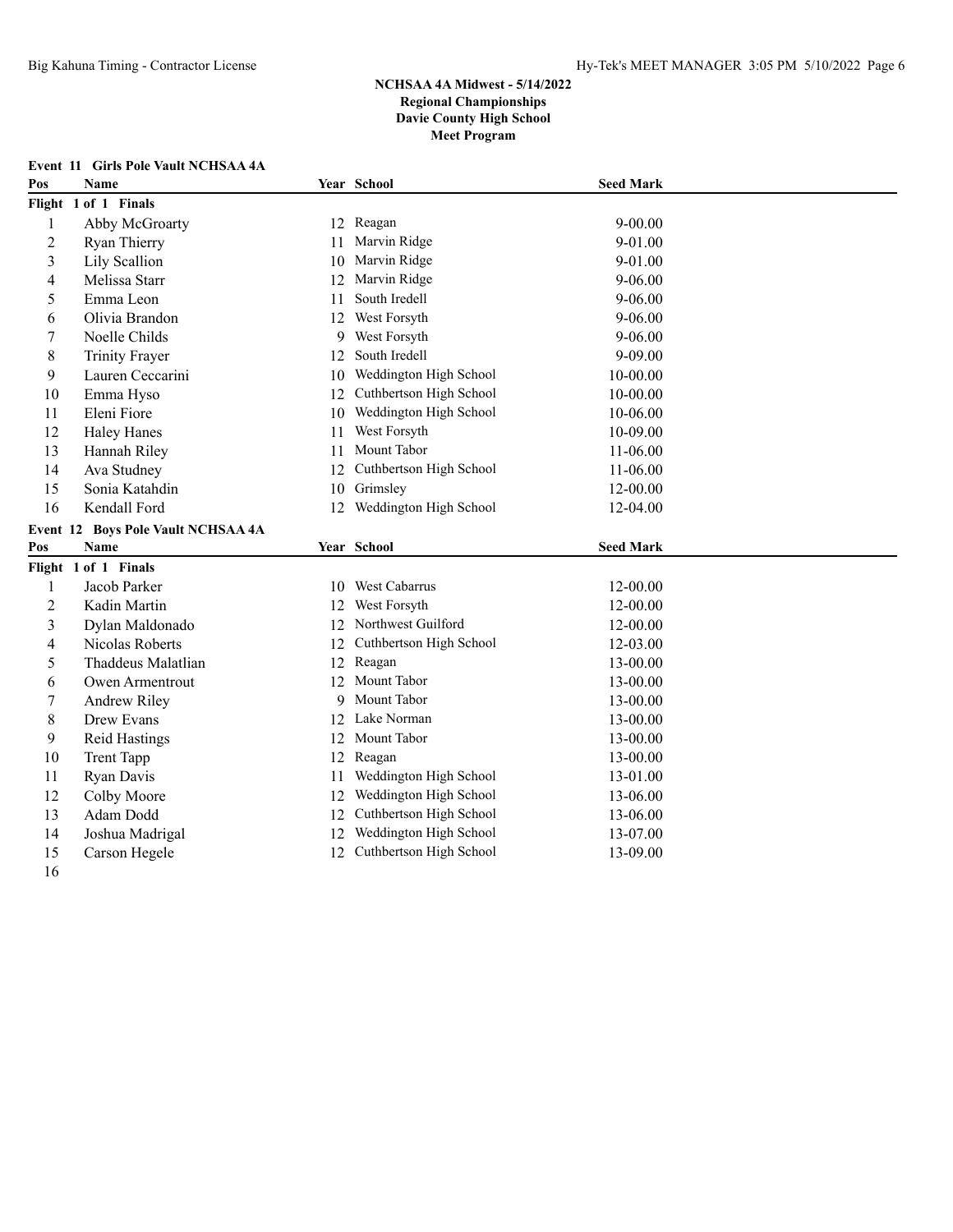#### **Event 13 Girls 4x800 Meter Relay NCHSAA 4A**

| Lane    | <b>Team</b>                   | <b>Relay</b>              |                           | <b>Seed Time</b>       |  |
|---------|-------------------------------|---------------------------|---------------------------|------------------------|--|
| Section | 1 of 1 Timed Finals           |                           |                           |                        |  |
| 1       | Cuthbertson High School       | $\overline{A}$            |                           | 9:04.67                |  |
|         | 1) Lily Fierick 10            | 2) Lillian Nasta 11       | 3) Charli Montalvo 12     | 4) Charlotte Bell 10   |  |
| 2       | Mount Tabor                   | $\mathbf{A}$              |                           | 9:34.73                |  |
|         | 1) Hannah Riley 11            | 2) Thalia Soule 11        | 3) Eliza Brand 10         | 4) Katie McFerrin 10   |  |
| 3       | Weddington High School        | A                         |                           | 9:43.59                |  |
|         | 1) Emma Jones 12              | 2) Elizabeth Ritter 11    | 3) Grace Hanson 10        | 4) Emma Gandossy 12    |  |
| 4       | Reagan                        | A                         |                           | 9:51.39                |  |
|         | 1) Brianna Cottingham 12      | 2) Sarah Fassinger 9      | 3) Kate Henderson 9       | 4) Tori Clinger 11     |  |
| 5       | R.J. Reynolds                 | $\overline{A}$            |                           | 9:51.83                |  |
|         | 1) Katy Doherty 11            | 2) Caroline Echols 11     | 3) Chandler Welsh 10      | 4) Brooke Lackey 12    |  |
| 6       | Lake Norman                   | $\overline{A}$            |                           | 9:53.30                |  |
|         | 1) Isabel Gamble 9            | 2) Violet Lucas 9         | 3) Eisabella Panichella 9 | 4) Ashley Walters 10   |  |
| 7       | Marvin Ridge                  | $\mathbf{A}$              |                           | 9:59.94                |  |
|         | 1) Amber Angelillo 11         | 2) Riley Basinger 12      | 3) Kayla Basinger 12      | 4) Caroline Blanton 12 |  |
| 8       | Northern Guilford             | $\overline{A}$            |                           | 10:13.90               |  |
|         | 1) Kiersten Kohler 11         | 2) Natalie States 10      | 3) Jiya Patel 11          | 4) Katrina Ford 12     |  |
| 9       | West Forsyth                  | $\mathbf{A}$              |                           | 10:15.17               |  |
|         | 1) Kelly Smith 12             | 2) Tenley Douglass 11     | 3) Blair Newsome 12       | 4) Anna Baugh 12       |  |
| 10      | Mooresville                   | $\overline{A}$            |                           | 10:38.92               |  |
|         | 1) Ellery Bankirer 11         | 2) Lauren Vanderpool 10   | 3) Sami Homburger 12      | 4) Caitlin Voos 12     |  |
| 11      | Porter Ridge                  | $\mathbf{A}$              |                           | 10:48.16               |  |
|         | 1) Catalina Jimenez Castro 11 | 2) Kyra Cheek 10          | 3) Ava Guild 11           | 4) Erin Cole 11        |  |
| 12      | Grimsley                      | A                         |                           | 10:49.46               |  |
|         | 1) Claire Adcock 12           | 2) Drew Mascia 9          | 3) Kira Sadler 9          | 4) Fatima Neddal 11    |  |
| 13      | Page                          | $\overline{A}$            |                           | 10:50.30               |  |
|         | 1) Kaitlyn Lewis 10           | 2) Teigan Babcock 9       | 3) Alison Wahlberg 12     | 4) Maddie Hamuka 12    |  |
| 14      | Piedmont                      | A                         |                           | 10:53.14               |  |
|         | 1) Madison Baucom 11          | 2) Olivia Brame 11        | 3) Sarah Kusnitz 12       | 4) Reagan Oquinn 12    |  |
| 15      | Cox Mill                      | A                         |                           | 11:00.88               |  |
|         | 1) Oliva Graves 9             | 2) Zoe Conley 12          | 3) Amy Connick 12         | 4) Natalie Williams 12 |  |
| 16      | Hickory Ridge                 | $\overline{A}$            |                           | 11:04.50               |  |
|         | 1) Zoe Anderson 10            | 2) Ariel Trzebiatowski 11 | 3) Gwendolyn Weglian 9    | 4) Neah Chisholm 10    |  |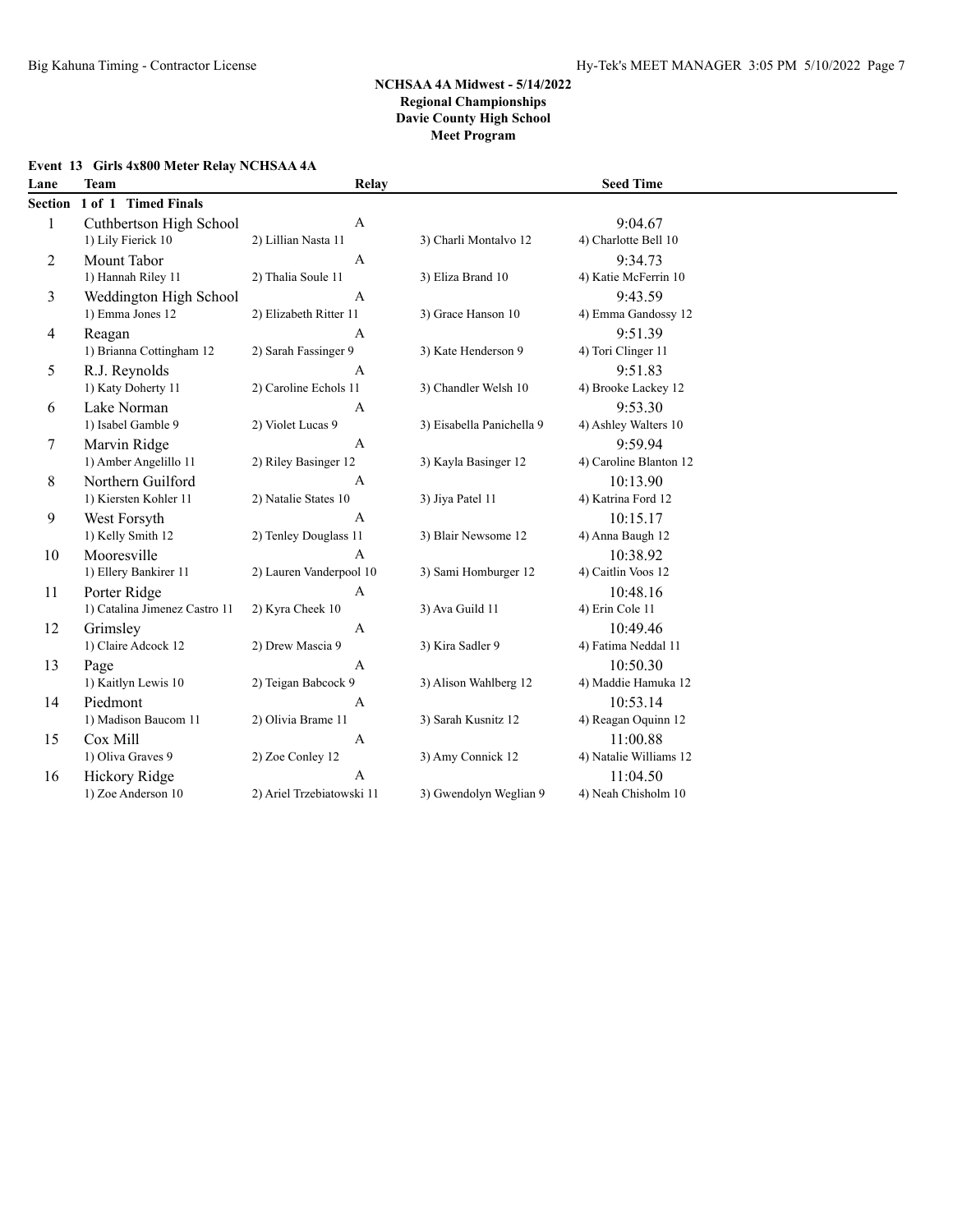#### **Event 14 Boys 4x800 Meter Relay NCHSAA 4A**

| Lane    | <b>Team</b>             | <b>Relay</b>                |                             | <b>Seed Time</b>            |  |
|---------|-------------------------|-----------------------------|-----------------------------|-----------------------------|--|
| Section | 1 of 1 Timed Finals     |                             |                             |                             |  |
| 1       | Mount Tabor             | $\overline{A}$              |                             | 7:56.61                     |  |
|         | 1) Davis Potter 12      | 2) Benjamin Mills-Tarmey 10 | 3) Luke Armentrout 11       | 4) Andrew Burrell 11        |  |
| 2       | Weddington High School  | $\mathbf{A}$                |                             | 7:57.22                     |  |
|         | 1) Sam Bland 12         | 2) Tyler Hornberger 12      | 3) Gavin Boutwell 12        | 4) Ben Timberlake 12        |  |
| 3       | Lake Norman             | $\overline{A}$              |                             | 7:59.30                     |  |
|         | 1) Dalton Graves 12     | 2) Gavin Sweeney 12         | 3) Logan Dingman 11         | 4) Miller Brannen 11        |  |
| 4       | Mooresville             | A                           |                             | 8:09.25                     |  |
|         | 1) Tanner Smith 12      | 2) Michael Martinez 11      | 3) Clark Kremar 11          | 4) Noah Dunn 12             |  |
| 5       | Marvin Ridge            | A                           |                             | 8:17.11                     |  |
|         | 1) Kyle Barney 9        | 2) RJ Gajan 11              | 3) Ethan Snyder 12          | 4) Michael Keller 9         |  |
| 6       | Reagan                  | $\overline{A}$              |                             | 8:20.74                     |  |
|         | 1) Nate Hayes 12        | 2) Garreth Fulcher 12       | 3) Jay Keeley 12            | 4) Tate Shore 9             |  |
| 7       | Cuthbertson High School | $\overline{A}$              |                             | 8:21.25                     |  |
|         | 1) Timothy Salicco 11   | 2) Charlie Schihl 10        | 3) Brandt Anderson 9        | 4) Gage Austin 12           |  |
| 8       | West Forsyth            | $\mathbf{A}$                |                             | 8:21.45                     |  |
|         | 1) Colby Groce 10       | 2) Wesley Haggstrom 11      | 3) Brandt Doty 11           | 4) Dyllan McPherson 12      |  |
| 9       | Grimsley                | $\overline{A}$              |                             | 8:21.88                     |  |
|         | 1) Sam Deakins 10       | 2) Daniel McArthur 10       | 3) Jonas Drees 11           | 4) Haveesh Macha 12         |  |
| 10      | Northwest Guilford      | A                           |                             | 8:26.52                     |  |
|         | 1) Nick Hamilton 12     | 2) Josh Somers 11           | 3) Josh Goodwin 12          | 4) Riley Hinkle 11          |  |
| 11      | Page                    | $\mathbf{A}$                |                             | 8:33.16                     |  |
|         | 1) Mitchell Dimond 10   | 2) Caleb Watlington 11      | 3) Christian Quintana 11    | 4) Jackson Koehler 11       |  |
| 12      | Hickory Ridge           | A                           |                             | 8:34.43                     |  |
|         | 1) Josh Ashley 11       | 2) Isaac Wright 11          | 3) Lawson Brewer 9          | 4) Elijah Lavan 11          |  |
| 13      | West Cabarrus           | $\overline{A}$              |                             | 8:34.69                     |  |
|         | 1) Luke Dolan 10        | 2) Landon Hicks 10          | 3) Gabrel Morrison 12       | 4) Grant Stilwell 11        |  |
| 14      | Davie County            | $\overline{A}$              |                             | 8:36.30                     |  |
|         | 1) Tyler Hill 9         | 2) Owen Sulecki 11          | 3) Caleb Young 12           | 4) Reece Yount 12           |  |
| 15      | R.J. Reynolds           | A                           |                             | 8:46.10                     |  |
|         | 1) Connor Martinez 12   | 2) Trey Connolly 12         | 3) Walt Peterson 11         | 4) Cedar Nichols-Barnhart 9 |  |
| 16      | Sun Valley              | $\mathbf{A}$                |                             | 8:49.41                     |  |
|         | 1) Don Leimkuhler 9     | 2) Brandon Roy 11           | 3) Filiberto Mazzacurati 12 | 4) Nathan Guicheteau 10     |  |

#### **Event 15 Girls 100 Meter Hurdles NCHSAA 4A Top 8 Advance by Time**

| Lane | <b>Name</b>         |    | Year School         | <b>Seed Time</b> |  |
|------|---------------------|----|---------------------|------------------|--|
|      | Heat 1 of 2 Prelims |    |                     |                  |  |
|      | Chyna Allen         | 10 | West Forsyth        | 17.18            |  |
| 2    | Jaziya Odom         |    | 9 Mount Tabor       | 16.78            |  |
| 3    | Jaynissa Cauthen    |    | 12 West Cabarrus    | 16.02            |  |
| 4    | Makenna Barnett     |    | 9 Grimsley          | 14.40            |  |
|      | Aria Wegh           |    | 10 Marvin Ridge     | 14.61            |  |
| 6    | Kendal Hudson       |    | 11 Mooresville      | 16.56            |  |
|      | Tyra Hillard        |    | 10 Western Guilford | 16.90            |  |
| 8    | Campbell Warren     |    | 12 Marvin Ridge     | 17.30            |  |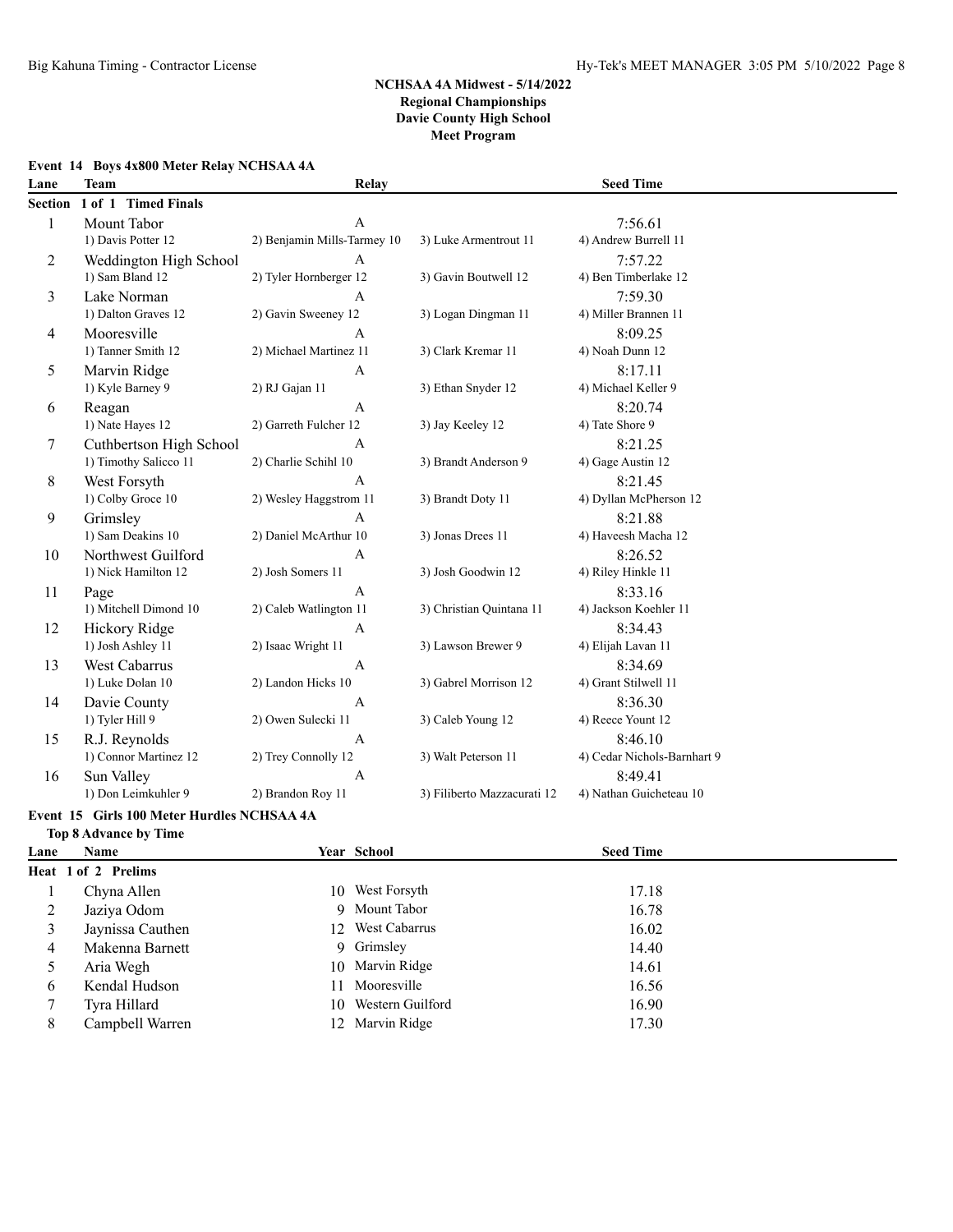#### **Heat 2 of 2 Prelims...(Event 15 Girls 100 Meter Hurdles NCHSAA 4A)**

|   | Alyssa Toomer        | -9 | Southwest Guilford        | 17.16 |
|---|----------------------|----|---------------------------|-------|
| 2 | Dymond King          |    | 11 Northwest Guilford     | 16.60 |
|   | Karina Macosko       |    | 12 Reagan                 | 15.94 |
| 4 | Caddisy Clemens      | 11 | Western Guilford          | 14.28 |
| 5 | <b>Riley Newkirk</b> |    | 12 Western Guilford       | 15.43 |
| 6 | Audrey Jenkins       |    | 10 Grimsley               | 16.59 |
|   | Kate Cushing         |    | 9 Cuthbertson High School | 17.03 |
| 8 | Larkin Macosko       | 10 | Reagan                    | 17.41 |

#### **Event 16 Boys 110 Meter Hurdles NCHSAA 4A**

|                | <b>Top 8 Advance by Time</b>            |    |                         |                  |
|----------------|-----------------------------------------|----|-------------------------|------------------|
| Lane           | <b>Name</b>                             |    | Year School             | <b>Seed Time</b> |
|                | Heat 1 of 2 Prelims                     |    |                         |                  |
| 1              | Xavier Ratliff                          |    | 10 R.J. Reynolds        | 15.67            |
| 2              | Lawson Windsor                          | 11 | Cuthbertson High School | 15.52            |
| 3              | Raymond English                         | 10 | Northern Guilford       | 15.30            |
| 4              | Daunte Marshall                         | 11 | A.L. Brown              | 14.56            |
| 5              | Cameron Wright                          | 12 | Weddington High School  | 14.62            |
| 6              | Ethan White                             | 11 | West Forsyth            | 15.32            |
| 7              | <b>Charles Spellings</b>                | 10 | Cuthbertson High School | 15.53            |
| 8              | Jordan Wolverton                        |    | 10 Mount Tabor          | 15.68            |
|                | Heat 2 of 2 Prelims                     |    |                         |                  |
| 1              | Kobe Mack                               |    | 9 Parkland Magnet IB    | 15.54            |
| $\overline{2}$ | Nathaniel Azie                          | 12 | Marvin Ridge            | 15.46            |
| $\mathfrak{Z}$ | Jalyl Baker                             | 12 | Mount Tabor             | 15.19            |
| 4              | <b>Brandon Benitez</b>                  | 12 | Porter Ridge            | 14.32            |
| 5              | Kaden Pigeon                            | 12 | Mooresville             | 15.08            |
| 6              | Quran Deablo                            | 12 | Grimsley                | 15.44            |
| 7              | Ronald Logan                            | 11 | Porter Ridge            | 15.54            |
| 8              | Ocir Black                              | 11 | Parkland Magnet IB      | 15.76            |
|                | Event 17 Girls 100 Meter Dash NCHSAA 4A |    |                         |                  |
|                | <b>Top 8 Advance by Time</b>            |    |                         |                  |
| Lane           | Name                                    |    | Year School             | <b>Seed Time</b> |
|                | Heat 1 of 2 Prelims                     |    |                         |                  |
| 1              | Alonda Shelton                          | 11 | Western Guilford        | 12.80            |
| 2              | Maia Grant                              | 12 | Reagan                  | 12.27            |
| 3              | Kelis Miller                            | 12 | Southwest Guilford      | 12.10            |
| 4              | Nina Dominque                           | 9  | Hickory Ridge           | 11.90            |
| 5              | Ziyah Etchison                          | 11 | Parkland Magnet IB      | 11.96            |
| 6              | Janiya Johnson                          | 9  | South Iredell           | 12.12            |
| 7              | Allison Greenwalt                       | 11 | Porter Ridge            | 12.29            |
| 8              | Chrishayla Jones                        | 12 | Southwest Guilford      | 12.94            |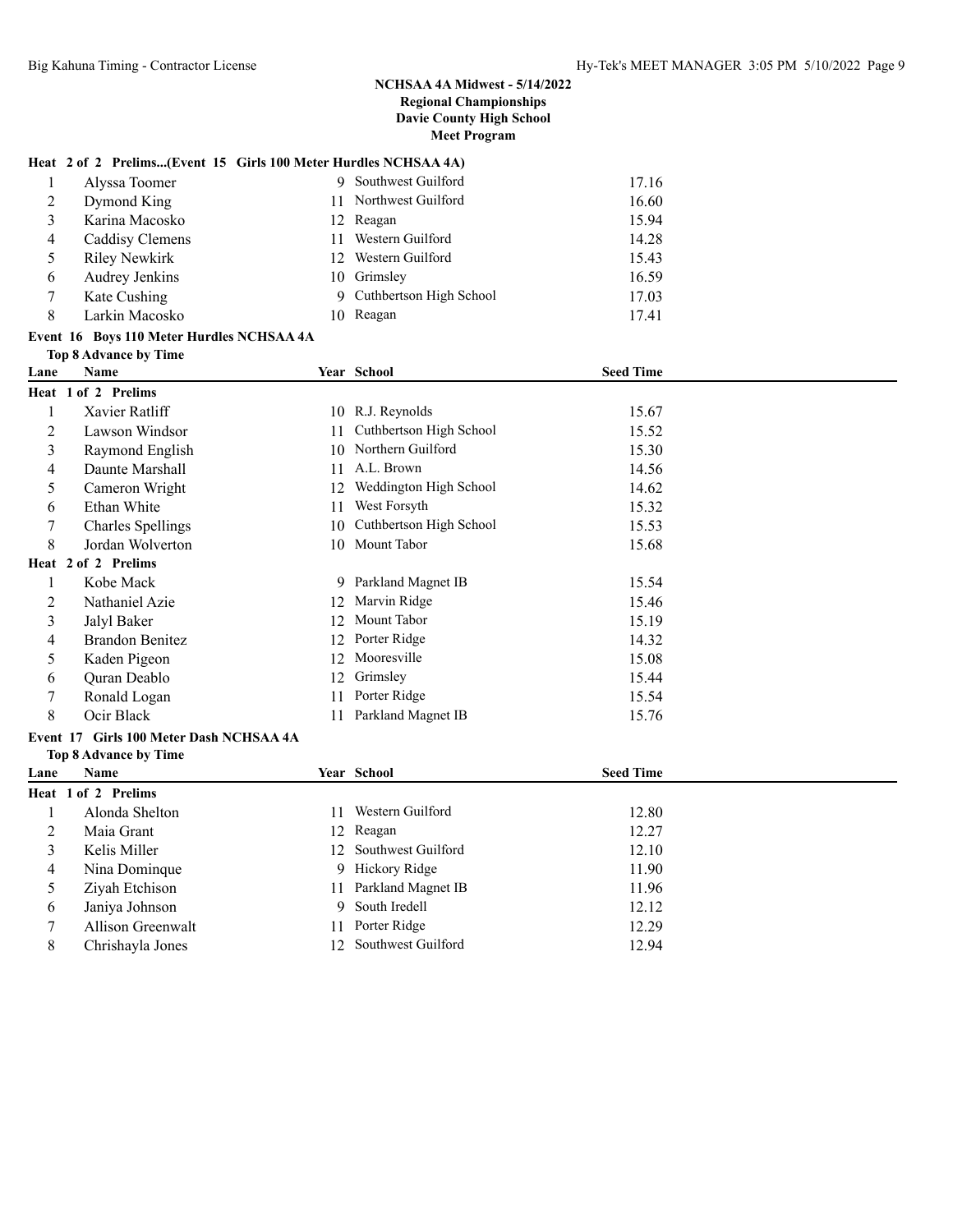# **Heat 2 of 2 Prelims...(Event 17 Girls 100 Meter Dash NCHSAA 4A)**

|   | Jaylan Clement-Greene |    | 10 Davie County        | 12.65 |
|---|-----------------------|----|------------------------|-------|
|   | Caddisy Clemens       |    | Western Guilford       | 12.20 |
|   | Victoria Knight       | 11 | Weddington High School | 12.07 |
| 4 | Lauren Fleming        |    | 12 Marvin Ridge        | 11.81 |
|   | Ai'yana Gray-Williams |    | Parkland Magnet IB     | 12.00 |
| 6 | Hayleigh Bryant       |    | 10 Northwest Guilford  | 12.14 |
|   | Jaynissa Cauthen      |    | <b>West Cabarrus</b>   | 12.51 |
| 8 | Kelly Okugo           |    | Mooresville            | 12.98 |

#### **Event 18 Boys 100 Meter Dash NCHSAA 4A Top 8 Advance by Time**

| Lane | Name                                                                       |              | Year School             | <b>Seed Time</b> |  |
|------|----------------------------------------------------------------------------|--------------|-------------------------|------------------|--|
|      | Heat 1 of 2 Prelims                                                        |              |                         |                  |  |
|      | Jamari Cobb                                                                | 11           | Parkland Magnet IB      | 11.04            |  |
| 2    | Caleb Kelson                                                               | 12           | Marvin Ridge            | 10.95            |  |
| 3    | Cameron Wright                                                             |              | Weddington High School  | 10.77            |  |
| 4    | VJ Wilkins                                                                 | 12           | Reagan                  | 10.52            |  |
| 5    | Antwan Hughes Jr                                                           | 10           | Parkland Magnet IB      | 10.63            |  |
| 6    | <b>Tyson Adams</b>                                                         | 11           | West Forsyth            | 10.79            |  |
| 7    | <b>Grant Leech</b>                                                         | 12           | Sun Valley              | 11.01            |  |
| 8    | Daniel Kennedy                                                             | 10           | Porter Ridge            | 11.04            |  |
|      | Heat 2 of 2 Prelims                                                        |              |                         |                  |  |
|      | Noah Marshall                                                              | 12.          | Mount Tabor             | 11.03            |  |
| 2    | Calen McKinney                                                             | 11           | Porter Ridge            | 10.90            |  |
| 3    | Spencer Higdon                                                             | 12           | Hickory Ridge           | 10.64            |  |
| 4    | Terrell Robinson Jr                                                        | 12           | Mount Tabor             | 10.31            |  |
| 5    | Higdon Spencer                                                             | 12           | Hickory Ridge           | 10.64            |  |
| 6    | quesean brown                                                              | 11           | East Forsyth            | 10.82            |  |
| 7    | Zaiyon Evans                                                               | 11           | Cox Mill                | 11.03            |  |
| 8    | Carson Hegele                                                              | 12.          | Cuthbertson High School | 11.05            |  |
|      | $\sim$ 40 $\sim$ $\sim$ $\sim$ $\sim$ $\sim$ $\sim$ $\sim$<br>$\mathbf{r}$ | $\mathbf{X}$ |                         |                  |  |

# **Event 19 Girls 4x200 Meter Relay NCHSAA 4A**

| Lane    | <b>Team</b>              | Relay                   |                             | <b>Seed Time</b>        |  |
|---------|--------------------------|-------------------------|-----------------------------|-------------------------|--|
| Section | 1 of 2 Timed Finals      |                         |                             |                         |  |
|         | R.J. Reynolds            | A                       |                             | 1:51.39                 |  |
|         | 1) Christin Edwards 10   | 2) Maddie Morton 10     | 3) Jayla Charles 12         | 4) Zamaria Monroe 11    |  |
| 2       | West Cabarrus            | A                       |                             | 1:50.48                 |  |
|         | 1) Jasmine Clark 10      | 2) Taylor David 11      | 3) Tania Evans 9            | 4) Yanira Finley 11     |  |
| 3       | Western Guilford         | $\mathbf{A}$            |                             | 1:49.71                 |  |
|         | 1) Kimyani Caddell       | 2) Zoey Timmons         | 3) Alonda Shelton 11        | 4) Riley Newkirk 12     |  |
| 4       | Southeast Guilford       | $\mathbf{A}$            |                             | 1:48.50                 |  |
|         | 1) Sophia Stevens 9      | 2) Khyla Well-Scott 9   | 3) Reagan Harris 12         | 4) Destiny Harper 9     |  |
| 5       | Cox Mill                 | A                       |                             | 1:48.64                 |  |
|         | 1) Kennedy Bellamy 10    | 2) Saniya Comas 11      | 3) Mckinley Willams 11      | 4) Aubry Cherry 9       |  |
| 6       | Glenn                    | A                       |                             | 1:49.84                 |  |
|         | 1) Kasyia Truesdale 9    | 2) Aliza Taylor 12      | 3) Aleigha Washington Ke 12 | 4) Gabrielle Clay 12    |  |
| 7       | Porter Ridge             | A                       |                             | 1:51.38                 |  |
|         | 1) Julia Zayachkowsky 11 | 2) Kaitlyn Tapp 12      | 3) Makayla Wheelock 12      | 4) Allison Greenwalt 11 |  |
| 8       | South Iredell            | A                       |                             | 1:51.50                 |  |
|         | 1) Jayda Waring 9        | 2) Shaiyan St. Brice 11 | 3) Isabelle Williams 12     | 4) Janiya Johnson 9     |  |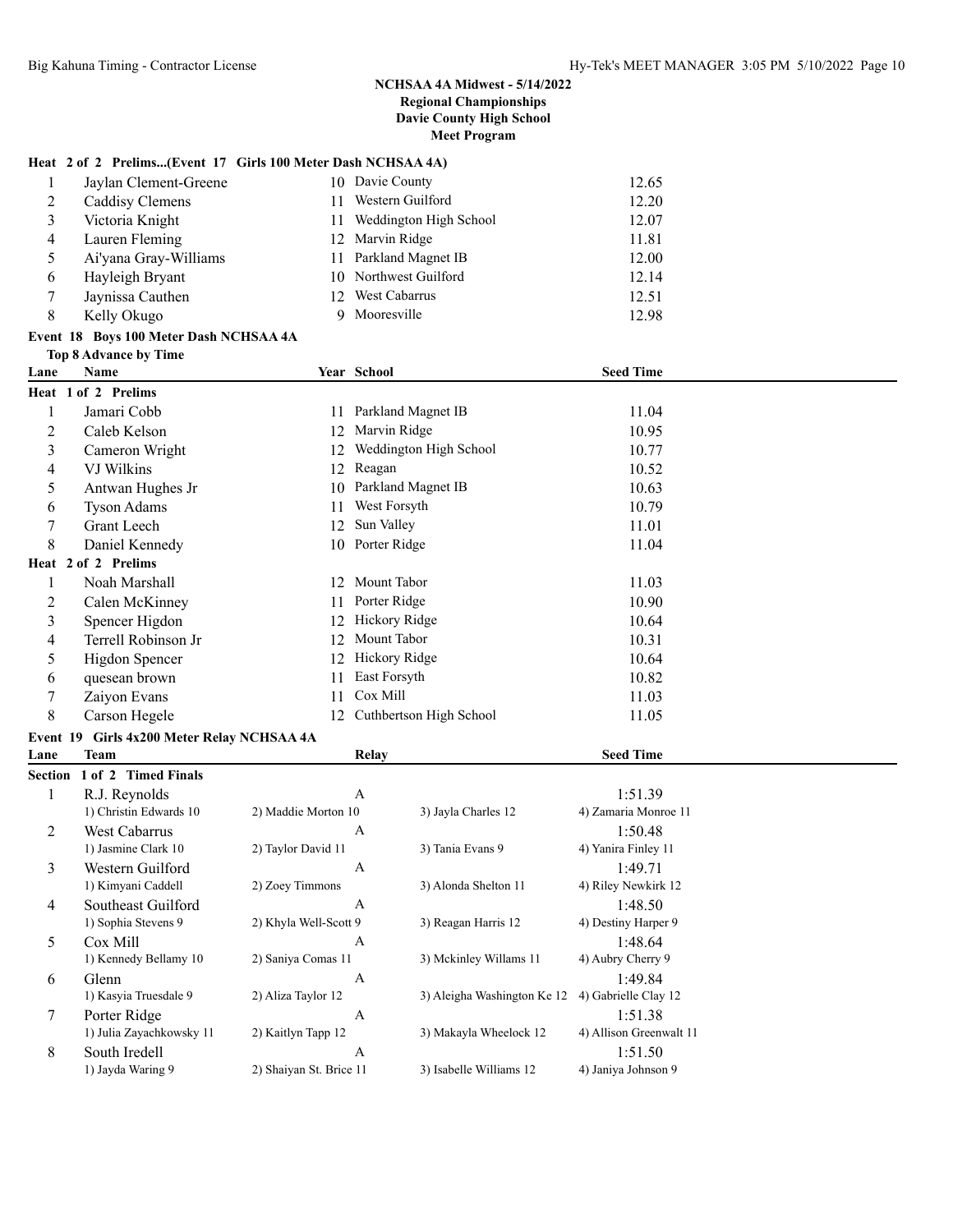# **Section 2 of 2 Timed Finals...(Event 19 Girls 4x200 Meter Relay NCHSAA 4A)**

|                | Northwest Guilford      | A                     |                             | 1:45.78               |
|----------------|-------------------------|-----------------------|-----------------------------|-----------------------|
|                | 1) Hayleigh Bryant 10   | 2) Neriah Carson 11   | 3) Maslyn Mosbacher 10      | 4) Dymond King 11     |
| 2              | Reagan                  | $\mathsf{A}$          |                             | 1:44.66               |
|                | 1) Alexis Vaughan 10    | 2) Kira Lewis 12      | 3) Evangeline Saunders 10   | 4) Maia Grant 12      |
| 3              | Weddington High School  | $\mathsf{A}$          |                             | 1:42.61               |
|                | 1) Ava Brown 10         | 2) Victoria Knight 11 | 3) Elektra Koulouris 10     | 4) Madison Moraja 11  |
| $\overline{4}$ | Hickory Ridge           | $\mathsf{A}$          |                             | 1:39.39               |
|                | 1) Abigail Thomas 12    | 2) Nina Dominque 9    | 3) Jaila Woodruff 9         | 4) Aniya Woodruff 12  |
| 5              | Parkland Magnet IB      | $\mathsf{A}$          |                             | 1:40.98               |
|                | 1) Ija Mumford 12       | 2) Ziyah Etchison 11  | 3) Ai'yana Gray-Williams 11 | 4) Megan Hatcher 10   |
| 6              | Cuthbertson High School | A                     |                             | 1:43.87               |
|                | 1) Isabelle Liu 10      | 2) Rebecca Cornett 11 | 3) Presley Worf 12          | 4) Caroline Palmer 12 |
| 7              | Marvin Ridge            | $\mathsf{A}$          |                             | 1:45.52               |
|                | 1) Annika Gregson 11    | 2) Cassidy Adams 10   | 3) Natasha Simmons 10       | 4) Lauren Fleming 12  |
| 8              | Southwest Guilford      | A                     |                             | 1:47.85               |
|                |                         |                       |                             |                       |

# **Event 20 Boys 4x200 Meter Relay NCHSAA 4A**

| Lane           | <b>Team</b>              | Relay                    |                           | <b>Seed Time</b>          |  |
|----------------|--------------------------|--------------------------|---------------------------|---------------------------|--|
| <b>Section</b> | 1 of 2 Timed Finals      |                          |                           |                           |  |
| $\mathbf{1}$   | Cox Mill                 | $\mathbf{A}$             |                           | 1:31.96                   |  |
|                | 1) Genesis Hall 11       | 2) Kendall Harris 11     | 3) Keshon Wilson James 12 | 4) Zaiyon Evans 11        |  |
| 2              | Marvin Ridge             | A                        |                           | 1:31.81                   |  |
|                | 1) Aidan Danowski 11     | 2) Christian Surratt 12  | 3) Jack Repke 12          | 4) Caleb Kelson 12        |  |
| 3              | Southeast Guilford       | $\mathbf{A}$             |                           | 1:31.70                   |  |
|                | 1) Khaleb Mosley 11      | 2) Erick Pryor 10        | 3) Mark Tillman 11        | 4) Travis Covington 9     |  |
| $\overline{4}$ | Mooresville              | $\mathbf{A}$             |                           | 1:31.34                   |  |
|                | 1) Ramseur Messiah 12    | 2) AJ Graham 9           | 3) latron jackson 9       | 4) terell simonton 11     |  |
| 5              | Porter Ridge             | $\mathbf{A}$             |                           | 1:31.56                   |  |
|                | 1) Ronald Logan 11       | 2) Michael Gyasi 12      | 3) Daniel Kennedy 10      | 4) Calen McKinney 11      |  |
| 6              | Hickory Ridge            | $\mathbf{A}$             |                           | 1:31.74                   |  |
|                | 1) Spencer Higdon 12     | 2) Chandler Battle 9     | 3) Brandon McClary 10     | 4) Rashardo Wallace 10    |  |
| $\tau$         | Sun Valley               | $\mathsf{A}$             |                           | 1:31.85                   |  |
|                | 1) Nicholas Gomez 10     | 2) Christopher Mcleod 12 | 3) Keenan Threatt 11      | 4) Grant Leech 12         |  |
| 8              | A.L. Brown               | A                        |                           | 1:32.19                   |  |
|                | 1) Anthony Glynn 9       | 2) Micheal Chapman 9     | 3) Kadan Williams 10      | 4) Keidren Lott 12        |  |
| Section        | 2 of 2 Timed Finals      |                          |                           |                           |  |
| $\mathbf{1}$   | Page                     | $\mathbf{A}$             |                           | 1:30.75                   |  |
|                | 1) Parker Maynard 11     | 2) Jasiah Moore 11       | 3) Tim Patterson 11       | 4) Caleb Watlington 11    |  |
| $\overline{2}$ | Reagan                   | A                        |                           | 1:30.60                   |  |
|                | 1) Landan Callahan 10    | 2) Andrew Steele 10      | 3) Stephone Scales 9      | 4) VJ Wilkins 12          |  |
| 3              | Weddington High School   | A                        |                           | 1:29.63                   |  |
|                | 1) Cameron Wright 12     | 2) cole isaacs 12        | 3) Jack Wolf 10           | 4) Ethan O'Neil 10        |  |
| $\overline{4}$ | Cuthbertson High School  | $\mathbf{A}$             |                           | 1:27.53                   |  |
|                | 1) Brad Sweeter 12       | 2) Keenan Jackson 10     | 3) Killian Fahy 11        | 4) Reece Morgan 11        |  |
| 5              | Mount Tabor              | A                        |                           | 1:29.25                   |  |
|                | 1) Jake Koonin 12        | 2) Lance Patterson 12    | 3) Blake Simmons 10       | 4) Terrell Robinson Jr 12 |  |
| 6              | Northern Guilford        | A                        |                           | 1:30.17                   |  |
|                | 1) Jorden Geddie 12      | 2) Jaton Harris 12       | 3) Ish Atkins 12          | 4) Terrell Timmons 12     |  |
| $\tau$         | Parkland Magnet IB       | $\mathbf{A}$             |                           | 1:30.70                   |  |
|                | 1) Antwan Hughes Jr 10   | 2) Kobe Mack 9           | 3) Jamiyo Dye 11          | 4) Justin Powell 11       |  |
| 8              | Western Guilford         | $\mathbf{A}$             |                           | 1:30.83                   |  |
|                | 1) Chris Coltrane Gaston | 2) Cameron Whitfield     | 3) Javion Pegues 11       | 4) Jordan Good 11         |  |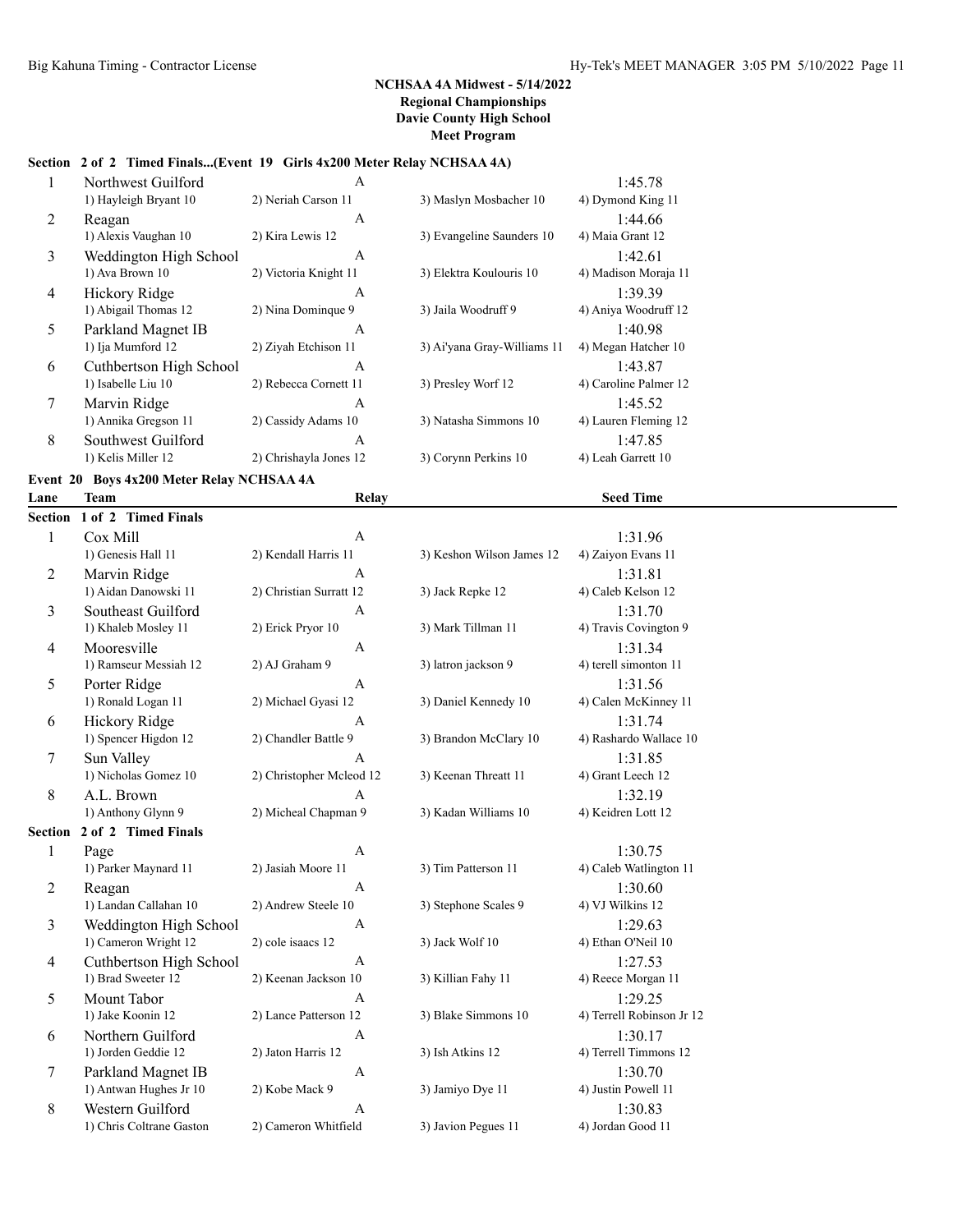|  |  |  | Event 21 Girls 1600 Meter Run NCHSAA 4A |  |
|--|--|--|-----------------------------------------|--|
|--|--|--|-----------------------------------------|--|

| Lane    | <b>Name</b>            |    | Year School             | <b>Seed Time</b> |
|---------|------------------------|----|-------------------------|------------------|
| Section | 1 of 1 Timed Finals    |    |                         |                  |
| 1       | Charlotte Bell         | 10 | Cuthbertson High School | 4:50.91          |
| 2       | Stella Kermes          | 10 | Cuthbertson High School | 4:52.97          |
| 3       | Maddie Huecker         | 12 | Lake Norman             | 4:53.48          |
| 4       | Justine Preisano       | 10 | Cuthbertson High School | 4:53.95          |
| 5       | Madeline Stolberg      | 11 | Lake Norman             | 5:00.15          |
| 6       | Katrina Ford           | 12 | Northern Guilford       | 5:02.90          |
|         | Eliza Brand            | 10 | Mount Tabor             | 5:06.21          |
| 8       | <b>Riley Basinger</b>  | 12 | Marvin Ridge            | 5:06.55          |
| 9       | Sarah Fassinger        | 9  | Reagan                  | 5:06.77          |
| 10      | Grace Hanson           | 10 | Weddington High School  | 5:11.46          |
| 11      | Thalia Soule           | 11 | Mount Tabor             | 5:18.40          |
| 12      | Kelly Smith            | 12 | West Forsyth            | 5:19.04          |
| 13      | Audrey Wright          | 11 | Weddington High School  | 5:19.91          |
| 14      | Brianna Cottingham     | 12 | Reagan                  | 5:22.76          |
| 15      | Amber Angelillo        | 11 | Marvin Ridge            | 5:23.08          |
| 16      | Lulu Serang            | 9  | West Forsyth            | 5:23.68          |
| 17      | Kate Henderson         | 9  | Reagan                  | 5:24.39          |
| 18      | Alyx Beausoleil        | 12 | Weddington High School  | 5:27.54          |
| 19      | Sami Homburger         | 12 | Mooresville             | 5:28.91          |
| 20      | Natalie States         | 10 | Northern Guilford       | 5:29.70          |
| 21      | Kiersten Kohler        | 11 | Northern Guilford       | 5:30.00          |
| 22      | Hadley Wilson          | 10 | Marvin Ridge            | 5:30.99          |
| 23      | <b>Tenley Douglass</b> | 11 | West Forsyth            | 5:31.51          |
| 24      | Ella Moore             | 11 | Mooresville             | 5:32.01          |
| 25      | <b>Ashley Walters</b>  | 10 | Lake Norman             | 5:33.93          |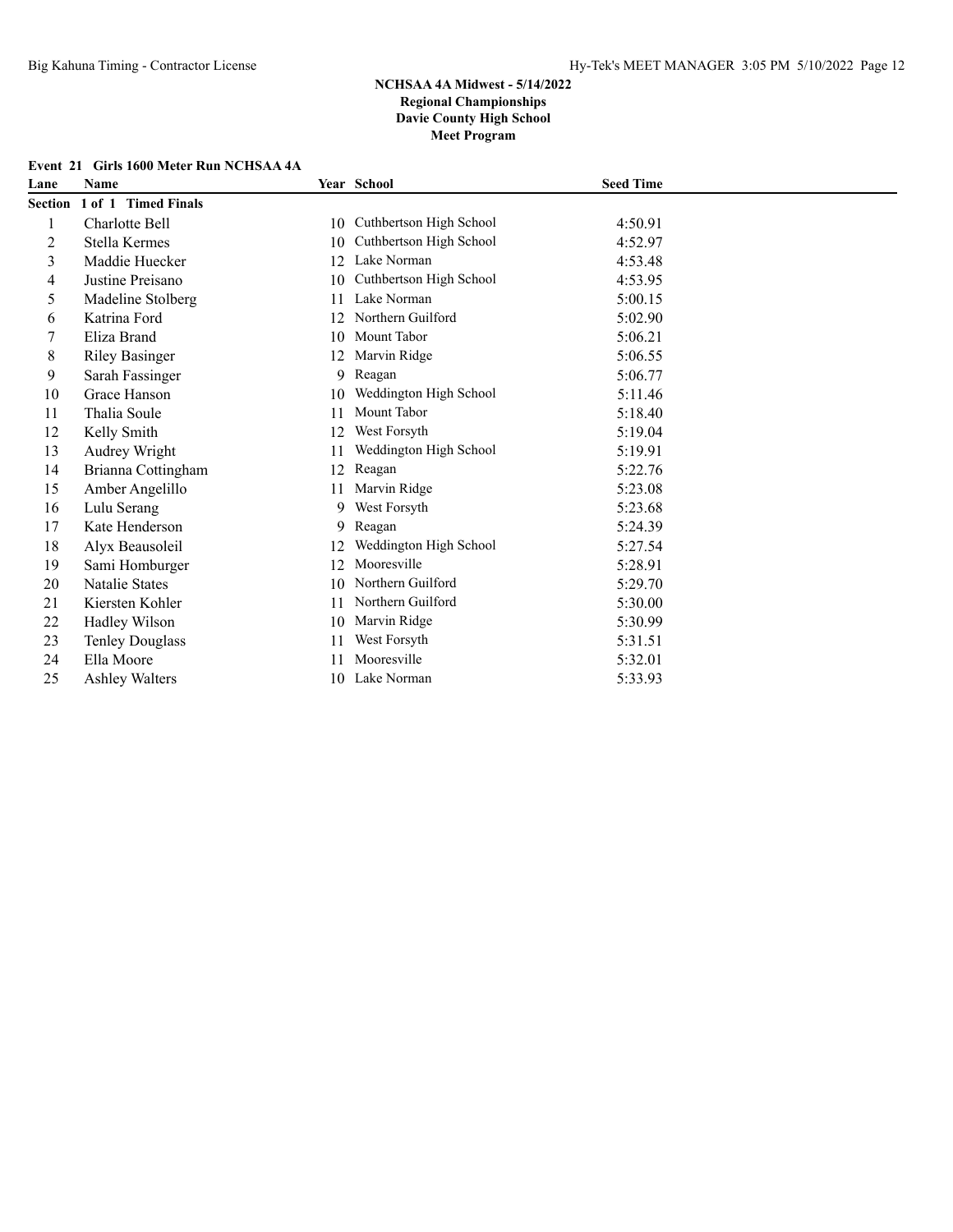# **Event 22 Boys 1600 Meter Run NCHSAA 4A**

| Lane                    | Name                                       | Year School                              |                         | <b>Seed Time</b>           |  |
|-------------------------|--------------------------------------------|------------------------------------------|-------------------------|----------------------------|--|
|                         | Section 1 of 1 Timed Finals                |                                          |                         |                            |  |
| 1                       | Jacob Laney                                | 11                                       | Porter Ridge            | 4:07.26                    |  |
| $\overline{\mathbf{c}}$ | Caden Townshend                            | 11                                       | Weddington High School  | 4:10.07                    |  |
| 3                       | Isaac Clark                                | 12                                       | Weddington High School  | 4:11.01                    |  |
| 4                       | Conner Inman                               | 11                                       | Mount Tabor             | 4:17.48                    |  |
| 5                       | Logan Dingman                              | 11                                       | Lake Norman             | 4:17.90                    |  |
| 6                       | Sam Bland                                  | 12                                       | Weddington High School  | 4:18.96                    |  |
| 7                       | Dominic Conroy                             | 12                                       | Porter Ridge            | 4:19.82                    |  |
| $\,8\,$                 | Gavin Sweeney                              | 12                                       | Lake Norman             | 4:21.32                    |  |
| 9                       | Jacob Barrow                               | 11                                       | Grimsley                | 4:24.83                    |  |
| 10                      | Nate Hayes                                 | 12                                       | Reagan                  | 4:25.84                    |  |
| 11                      | Kyle Barney                                | 9                                        | Marvin Ridge            | 4:26.22                    |  |
| 12                      | Tanner Smith                               | 12                                       | Mooresville             | 4:26.83                    |  |
| 13                      | Noah Dunn                                  | 12                                       | Mooresville             | 4:26.91                    |  |
| 14                      | <b>Dalton Graves</b>                       | 12                                       | Lake Norman             | 4:27.71                    |  |
| 15                      | Gage Austin                                | 12                                       | Cuthbertson High School | 4:28.54                    |  |
| 16                      | Walt Peterson                              | 11                                       | R.J. Reynolds           | 4:29.64                    |  |
| 17                      | Wesley Haggstrom                           | 11                                       | West Forsyth            | 4:31.57                    |  |
| 18                      | <b>Brandt Doty</b>                         | 11                                       | West Forsyth            | 4:32.48                    |  |
| 19                      | Andrew Brown                               | 12                                       | Davie County            | 4:32.95                    |  |
| 20                      | Trey Connolly                              |                                          | 12 R.J. Reynolds        | 4:33.39                    |  |
| 21                      | Jay Keeley                                 | 12 Reagan                                |                         | 4:33.58                    |  |
| 22                      | <b>Brandt Anderson</b>                     | 9                                        | Cuthbertson High School | 4:33.64                    |  |
| 23                      | <b>Brendan Moncur</b>                      | 12                                       | Reagan                  | 4:34.60                    |  |
| 24                      | Matthew Weaver                             | 10                                       | Northern Guilford       | 4:34.85                    |  |
| 25                      | Will Heyde                                 | 10                                       | Marvin Ridge            | 4:34.87                    |  |
| 26                      | Tanner Gibson                              | 11                                       | Cox Mill                | 4:35.04                    |  |
|                         | Event 23 Girls 4x100 Meter Relay NCHSAA 4A |                                          |                         |                            |  |
| Lane                    | <b>Team</b>                                |                                          | Relay                   | <b>Seed Time</b>           |  |
|                         | Section 1 of 2 Timed Finals                |                                          |                         |                            |  |
| 1                       | Grimsley                                   | A                                        |                         | 51.92                      |  |
|                         | 1) Angel Agyeman 10                        | 2) Alexandria Blackwell 10               | 3) Kam Campbell 9       | 4) Suzzy Forson 10         |  |
| 2                       | Glenn                                      | A                                        |                         | 51.69                      |  |
|                         | 1) Mariyah McCrary 10                      | 2) Aleigha Washington Ke 12              | 3) Aliza Taylor 12      | 4) Gabrielle Clay 12       |  |
| 3                       | Mooresville                                | A                                        |                         | 51.05                      |  |
|                         | 1) Dajah Black 12                          | 2) Bella Guzman 12                       | 3) Lauren Vanderpool 10 | 4) Jazmine Farmer 12       |  |
| 4                       | Southwest Guilford                         | $\mathbf{A}$                             |                         | 50.27                      |  |
|                         | 1) Jamie Mills-Widemon 11                  | 2) Kelis Miller 12                       | 3) Chrishayla Jones 12  | 4) Leah Garrett 10         |  |
| 5                       | Porter Ridge                               | $\boldsymbol{A}$                         |                         | 50.49                      |  |
|                         | 1) Julia Zayachkowsky 11                   | 2) Kaitlyn Tapp 12                       | 3) Makayla Wheelock 12  | 4) Allison Greenwalt 11    |  |
| 6                       | Northern Guilford<br>1) Quiana Williams 10 | $\boldsymbol{A}$<br>2) Jasmine Harris 10 | 3) Milania Millard 11   | 51.10                      |  |
|                         | Cox Mill                                   |                                          |                         | 4) Layla Hooks 12<br>51.70 |  |
| 7                       | 1) Coniah Resse 9                          | A<br>2) Aubry Cherry 9                   | 3) Mckinley Willams 11  | 4) Deonna Koonce 12        |  |
| 8                       | South Iredell                              | $\mathbf{A}$                             |                         | 52.02                      |  |
|                         | 1) Savannah Kappel 11                      | 2) Shaiyan St. Brice 11                  | 3) Isabelle Williams 12 | 4) Janiya Johnson 9        |  |
|                         |                                            |                                          |                         |                            |  |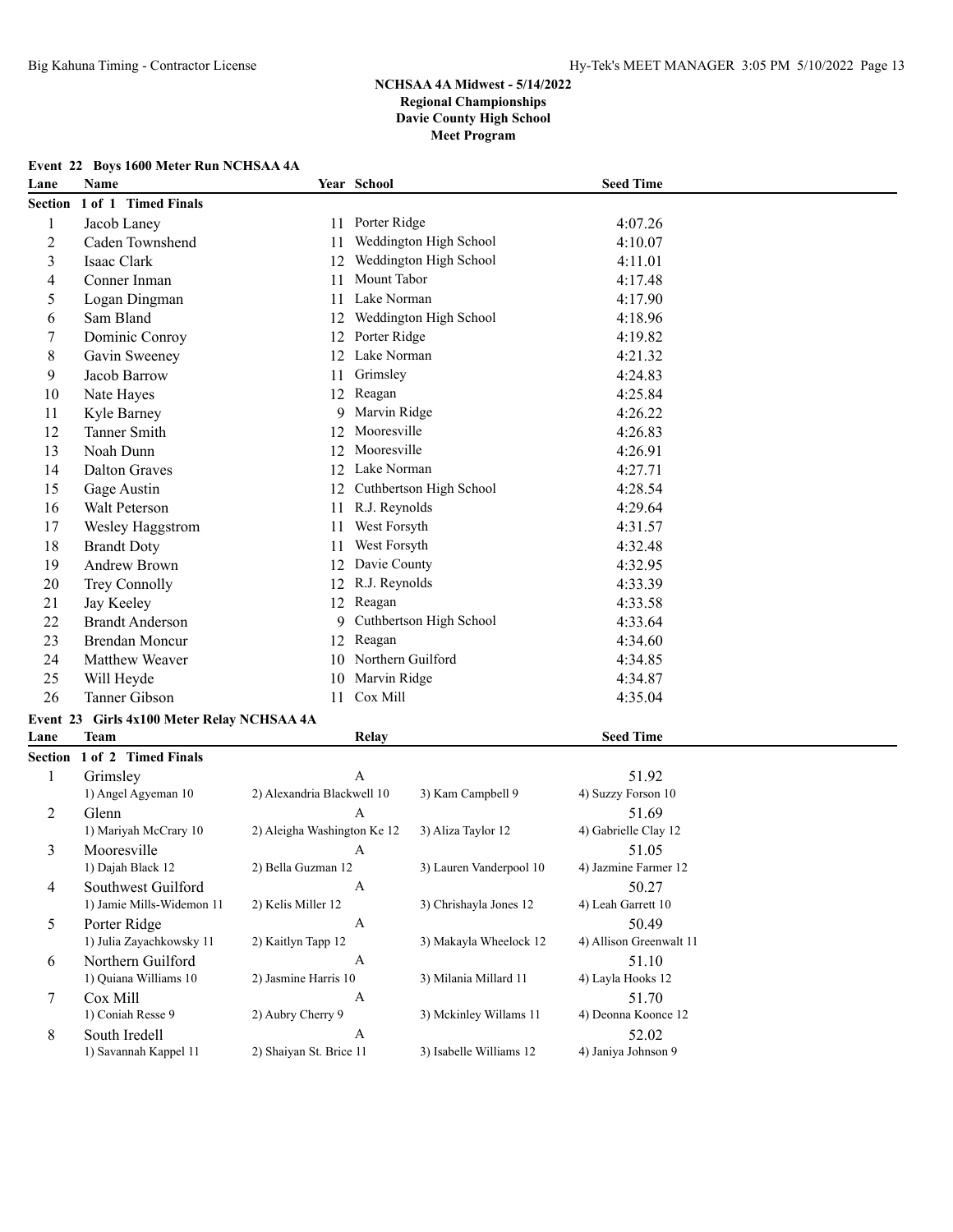# **Section 2 of 2 Timed Finals...(Event 23 Girls 4x100 Meter Relay NCHSAA 4A)**

|   | Weddington High School  | A                           |                           | 50.16                 |
|---|-------------------------|-----------------------------|---------------------------|-----------------------|
|   | 1) Gabriella Exantus 9  | 2) Elektra Koulouris 10     | 3) Gabrielle Knight 9     | 4) Victoria Knight 11 |
| 2 | Cuthbertson High School | A                           |                           | 49.36                 |
|   | 1) Tatiana Blake 9      | 2) Isabelle Liu 10          | 3) Skylar Lausen 12       | 4) Maya Studney 11    |
| 3 | Marvin Ridge            | A                           |                           | 48.62                 |
|   | 1) Annika Gregson 11    | 2) Katriel Williams 12      | 3) Aria Wegh 10           | 4) Lauren Fleming 12  |
| 4 | Hickory Ridge           | A                           |                           | 46.34                 |
|   | 1) Abigail Thomas 12    | 2) Nina Dominque 9          | 3) Jaila Woodruff 9       | 4) Aniya Woodruff 12  |
| 5 | Parkland Magnet IB      | A                           |                           | 48.04                 |
|   | 1) Ija Mumford 12       | 2) Ai'yana Gray-Williams 11 | 3) Ziyah Etchison 11      | 4) Oteria Dubose 11   |
| 6 | Reagan                  | A                           |                           | 48.87                 |
|   | 1) Alexis Vaughan 10    | 2) Kira Lewis 12            | 3) Evangeline Saunders 10 | 4) Maia Grant 12      |
| 7 | Western Guilford        | A                           |                           | 49.91                 |
|   | 1) Riley Newkirk 12     | 2) Caddisy Clemens 11       | 3) Tyra Hillard 10        | 4) Alonda Shelton 11  |
| 8 | <b>West Cabarrus</b>    | A                           |                           | 50.22                 |
|   | 1) Jaynissa Cauthen 12  | 2) Jasmine Clark 10         | 3) Taylor David 11        | 4) Yanira Finley 11   |

# **Event 24 Boys 4x100 Meter Relay NCHSAA 4A**

| Lane           | <b>Team</b>             | Relay                     |                          | <b>Seed Time</b>                |  |  |
|----------------|-------------------------|---------------------------|--------------------------|---------------------------------|--|--|
| Section        | 1 of 2 Timed Finals     |                           |                          |                                 |  |  |
| 1              | Weddington High School  | A                         |                          | 44.08                           |  |  |
|                | 1) cole isaacs 12       | 2) Joshua Dendy 12        | 3) Cameron Wright 12     | 4) Jalen Simon 12               |  |  |
| $\overline{2}$ | Southeast Guilford      | A                         |                          | 44.04                           |  |  |
|                | 1) Khaleb Mosley 11     | 2) Cameron Williams 11    | 3) Mark Tillman 11       | 4) Travis Covington 9           |  |  |
| $\overline{3}$ | Glenn                   | $\overline{A}$            |                          | 43.88                           |  |  |
|                | 1) Levine Smith 11      | 2) Ajay Coverdale 11      | 3) Brandon Sutton 10     | 4) Chaney Fitzgerald 12         |  |  |
| 4              | West Cabarrus           | $\mathbf{A}$              |                          | 43.70                           |  |  |
|                | 1) Joshua Clark 10      | 2) Gerard Evans 10        | 3) Grayson Vazquez 12    | 4) Tyson Williams 10            |  |  |
| 5              | Parkland Magnet IB      | $\mathsf{A}$              |                          | 43.77                           |  |  |
|                | 1) Jamari Cobb 11       | 2) Antwan Hughes Jr 10    | 3) Micah Walker 9        | 4) Jamiyo Dye 11                |  |  |
| 6              | Southwest Guilford      | $\mathbf{A}$              |                          | 43.93                           |  |  |
|                | 1) David Miller 12      | 2) Gavin Harris 10        | 3) Lloyd Rhodes 11       | 4) Corbin Wilson 10             |  |  |
| 7              | Western Guilford        | A                         |                          | 44.04                           |  |  |
|                | 1) Fungbeh Turay        | 2) DK Abram               | 3) Chris Coltrane Gaston | 4) Cameron Whitfield            |  |  |
| 8              | Mooresville             | A                         |                          | 44.11                           |  |  |
|                | 1) Kaden Pigeon 12      | 2) terell simonton 11     | 3) AJ Graham 9           | 4) delathian duece zimmerman 12 |  |  |
| Section        | 2 of 2 Timed Finals     |                           |                          |                                 |  |  |
| $\mathbf{1}$   | Hickory Ridge           | $\mathbf{A}$              |                          | 43.28                           |  |  |
|                | 1) Spencer Higdon 12    | 2) Chandler Battle 9      | 3) Brandon McClary 10    | 4) Rashardo Wallace 10          |  |  |
| $\overline{2}$ | Northern Guilford       | A                         |                          | 42.63                           |  |  |
|                | 1) Jorden Geddie 12     | 2) Jaton Harris 12        | 3) Ish Atkins 12         | 4) Terrell Timmons 12           |  |  |
| 3              | Marvin Ridge            | A                         |                          | 42.43                           |  |  |
|                | 1) Aidan Danowski 11    | 2) Christian Surratt 12   | 3) Glenn Ford 12         | 4) Caleb Kelson 12              |  |  |
| $\overline{4}$ | Cuthbertson High School | A                         |                          | 42.27                           |  |  |
|                | 1) Brad Sweeter 12      | 2) Keenan Jackson 10      | 3) Killian Fahy 11       | 4) Reece Morgan 11              |  |  |
| 5              | Reagan                  | A                         |                          | 42.34                           |  |  |
|                | 1) Landan Callahan 10   | 2) Andrew Steele 10       | 3) Stephone Scales 9     | 4) VJ Wilkins 12                |  |  |
| 6              | Mount Tabor             | A                         |                          | 42.45                           |  |  |
|                | 1) Jake Koonin 12       | 2) Terrell Robinson Jr 12 | 3) Noah Marshall 12      | 4) Lance Patterson 12           |  |  |
| $\tau$         | Porter Ridge            | A                         |                          | 43.18                           |  |  |
|                | 1) Ronald Logan 11      | 2) Brandon Benitez 12     | 3) Daniel Kennedy 10     | 4) Calen McKinney 11            |  |  |
| 8              | Cox Mill                | A                         |                          | 43.33                           |  |  |
|                | 1) Azijah Henry 12      | 2) Keshon Wilson James 12 | 3) Genesis Hall 11       | 4) Zaiyon Evans 11              |  |  |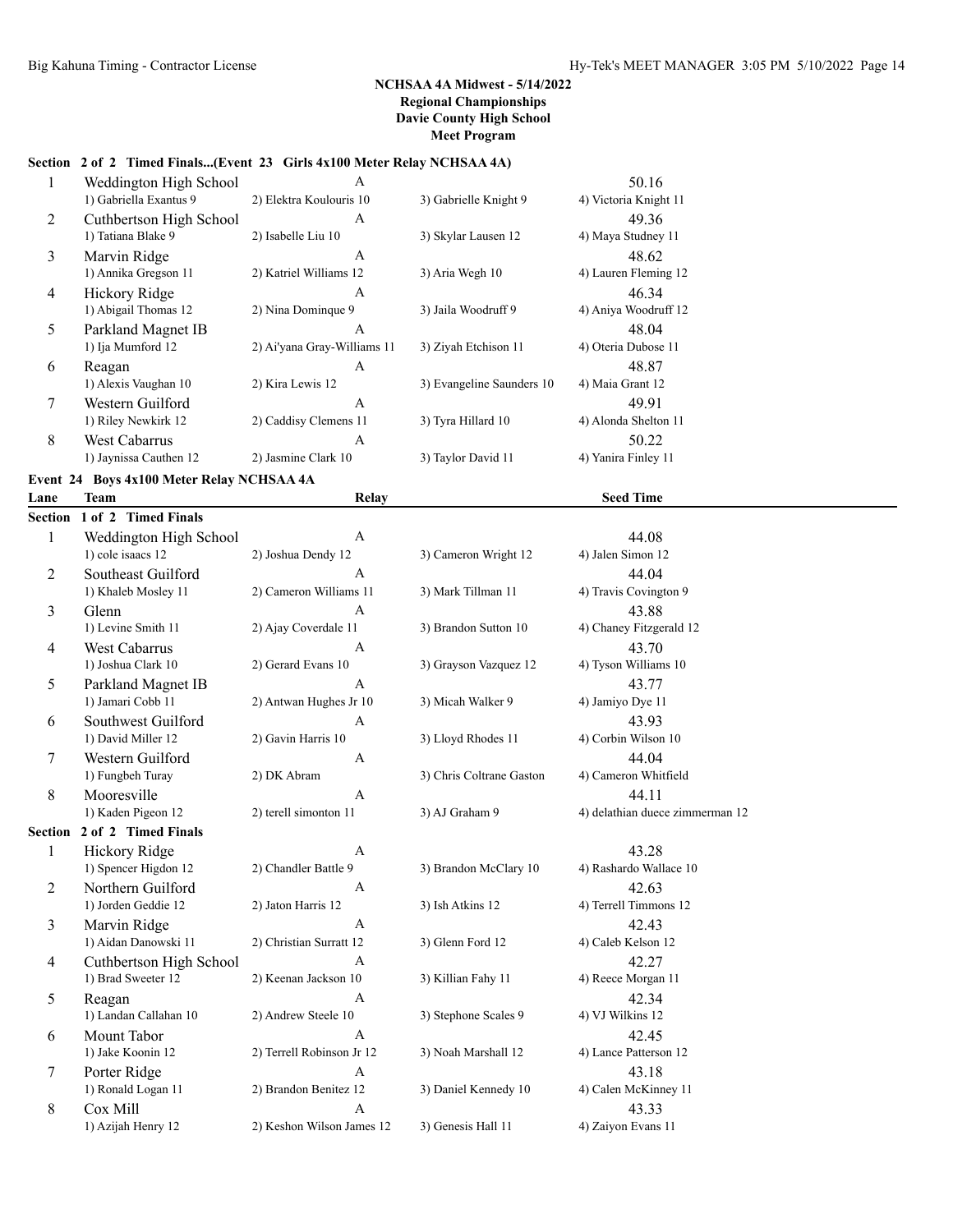# **Event 25 Girls 400 Meter Dash NCHSAA 4A**

| Lane                | <b>Name</b>                            |    | Year School                | <b>Seed Time</b> |  |
|---------------------|----------------------------------------|----|----------------------------|------------------|--|
| <b>Section</b>      | 1 of 2 Timed Finals                    |    |                            |                  |  |
| $\mathbf{1}$        | Janiyah Ross                           |    | 12 Southeast Guilford      | 1:02.80          |  |
| $\overline{c}$      | Destiny Harper                         | 9  | Southeast Guilford         | 1:02.24          |  |
| 3                   | Quiana Williams                        |    | 10 Northern Guilford       | 1:01.80          |  |
| 4                   | Caroline Palmer                        |    | 12 Cuthbertson High School | 1:00.08          |  |
| 5                   | Kyra Durham                            | 11 | Weddington High School     | 1:01.59          |  |
| 6                   | <b>Evangeline Saunders</b>             |    | 10 Reagan                  | 1:01.94          |  |
| 7                   | Hayleigh Bryant                        |    | 10 Northwest Guilford      | 1:02.24          |  |
| 8                   | Ella Jarrell                           |    | 9 Page                     | 1:03.95          |  |
| Section             | 2 of 2 Timed Finals                    |    |                            |                  |  |
| $\mathbf{1}$        | Reagan Oquinn                          |    | 12 Piedmont                | 59.51            |  |
| $\overline{2}$      | Lauren Vanderpool                      |    | 10 Mooresville             | 59.10            |  |
| 3                   | Megan Hatcher                          |    | 10 Parkland Magnet IB      | 58.22            |  |
| 4                   | Madison Moraja                         | 11 | Weddington High School     | 56.76            |  |
| 5                   | Jaila Woodruff                         |    | 9 Hickory Ridge            | 58.19            |  |
| 6                   | Margaret Garner                        |    | 10 Porter Ridge            | 58.48            |  |
| 7                   | Rebecca Cornett                        | 11 | Cuthbertson High School    | 59.15            |  |
| 8                   | Hannah Hanes                           |    | 9 West Forsyth             | 59.98            |  |
|                     | Event 26 Boys 400 Meter Dash NCHSAA 4A |    |                            |                  |  |
|                     |                                        |    |                            |                  |  |
| Lane                | Name                                   |    | Year School                | <b>Seed Time</b> |  |
| Section             | 1 of 2 Timed Finals                    |    |                            |                  |  |
| 1                   | Jasiah Moore                           |    |                            | 51.54            |  |
|                     |                                        | 11 | 11 Page<br>Reagan          | 51.04            |  |
| $\overline{c}$<br>3 | Alexander Vaughan<br>Ramseur Messiah   | 12 | Mooresville                | 50.95            |  |
| 4                   |                                        | 10 | Southeast Guilford         | 50.80            |  |
| 5                   | Erick Pryor<br>Lance Patterson         | 12 | Mount Tabor                | 50.81            |  |
| 6                   | Thomas Stamper                         | 12 | Cuthbertson High School    | 50.99            |  |
|                     | Justin Powell                          | 11 | Parkland Magnet IB         | 51.20            |  |
| 7<br>8              | Jack Wolf                              |    | 10 Weddington High School  | 51.69            |  |
| Section             | 2 of 2 Timed Finals                    |    |                            |                  |  |
| $\mathbf{1}$        | Aydan Cannon                           |    | 10 West Cabarrus           | 50.52            |  |
| $\overline{c}$      |                                        | 11 | Page                       | 49.75            |  |
| 3                   | Caleb Watlington                       |    | 11 Northwest Guilford      | 49.18            |  |
| 4                   | <b>Elijah Dawes</b>                    | 11 | Cuthbertson High School    | 48.12            |  |
| 5                   | Killian Fahy<br>Reece Morgan           | 11 | Cuthbertson High School    | 48.13            |  |
| 6                   | Christian Parker                       |    | Southwest Guilford         | 49.36            |  |
| 7                   | Jordan Good                            | 11 | Western Guilford           | 50.10            |  |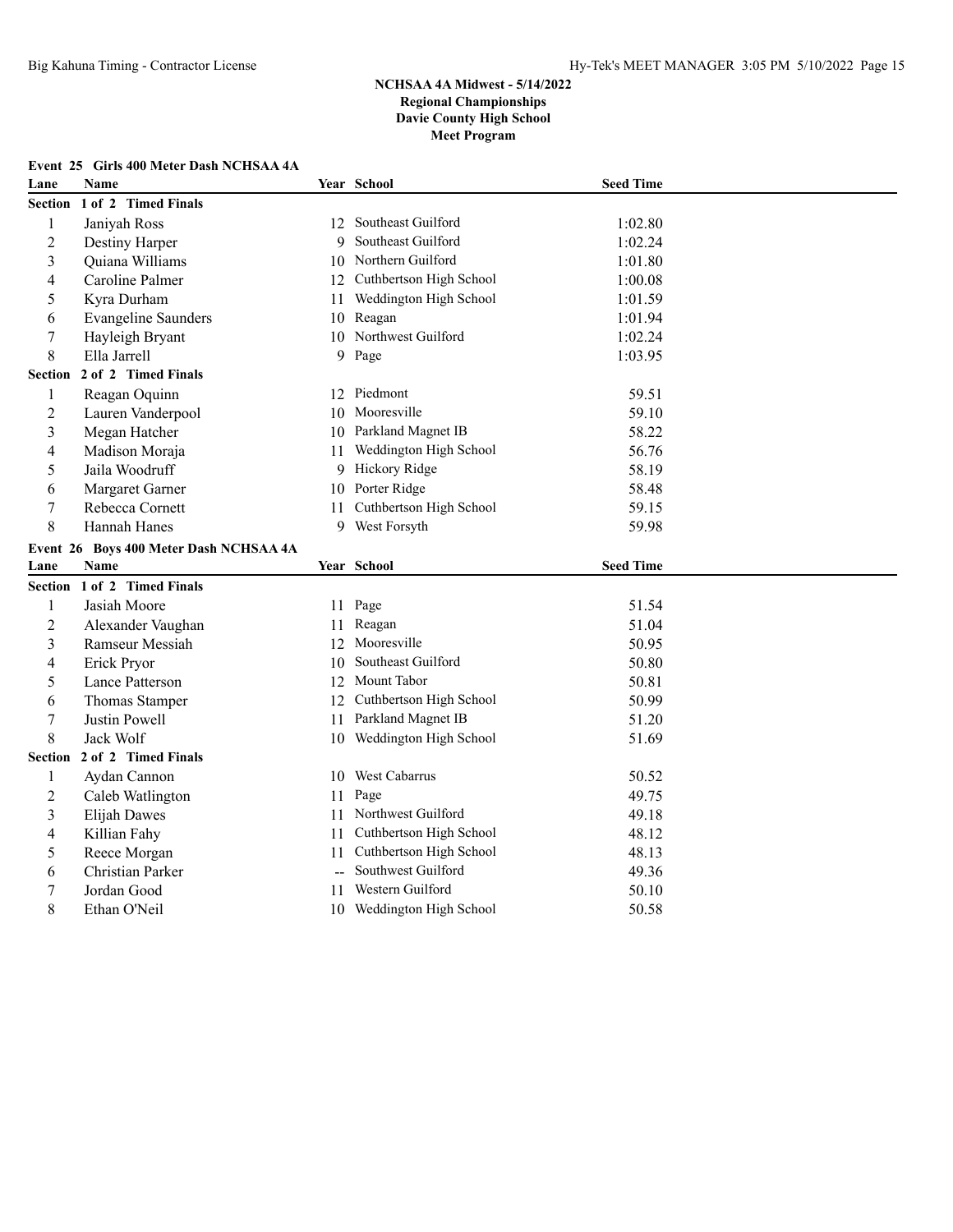# **Event 27 Girls 300 Meter Hurdles NCHSAA 4A**

| Lane                    | Name                                      |    | Year School                | <b>Seed Time</b> |  |
|-------------------------|-------------------------------------------|----|----------------------------|------------------|--|
| <b>Section</b>          | 1 of 2 Timed Finals                       |    |                            |                  |  |
| 1                       | Shyain Jenkins                            |    | 9 Western Guilford         | 50.68            |  |
| $\overline{c}$          | Alyssa Toomer                             | 9  | Southwest Guilford         | 50.49            |  |
| 3                       | Yanira Finley                             |    | 11 West Cabarrus           | 49.55            |  |
| 4                       | Nyssa West                                | 9  | Parkland Magnet IB         | 48.39            |  |
| 5                       | Jaynissa Cauthen                          | 12 | West Cabarrus              | 49.34            |  |
| 6                       | Skylar Lausen                             | 12 | Cuthbertson High School    | 50.37            |  |
| 7                       | Domini Mchau                              | 11 | Reagan                     | 50.54            |  |
| 8                       | <b>Riley Vanness</b>                      |    | 11 Lake Norman             | 50.86            |  |
| <b>Section</b>          | 2 of 2 Timed Finals                       |    |                            |                  |  |
| 1                       | Tatiana Blake                             |    | 9 Cuthbertson High School  | 47.81            |  |
| $\overline{c}$          | Presley Worf                              |    | 12 Cuthbertson High School | 47.43            |  |
| 3                       | Aniya Woodruff                            |    | 12 Hickory Ridge           | 45.30            |  |
| 4                       | Aria Wegh                                 |    | 10 Marvin Ridge            | 43.13            |  |
| 5                       | Makenna Barnett                           | 9  | Grimsley                   | 44.58            |  |
| 6                       | Dymond King                               |    | 11 Northwest Guilford      | 47.10            |  |
| 7                       | Caddisy Clemens                           |    | 11 Western Guilford        | 47.73            |  |
| 8                       | Karina Macosko                            |    | 12 Reagan                  | 48.30            |  |
|                         | Event 28 Boys 300 Meter Hurdles NCHSAA 4A |    |                            |                  |  |
|                         |                                           |    |                            |                  |  |
| Lane                    | <b>Name</b>                               |    | Year School                | <b>Seed Time</b> |  |
|                         | Section 1 of 2 Timed Finals               |    |                            |                  |  |
| 1                       | Kamari Davis                              |    | 11 Parkland Magnet IB      | 42.87            |  |
| $\overline{c}$          | Ryan Kirkland                             |    | 12 Weddington High School  | 42.64            |  |
| $\overline{3}$          | Snook Peterkin                            | 9  | Mount Tabor                | 42.54            |  |
| $\overline{\mathbf{4}}$ | Christopher Mcleod                        | 12 | Sun Valley                 | 41.73            |  |
| 5                       | <b>Charles Spellings</b>                  | 10 | Cuthbertson High School    | 41.78            |  |
| 6                       | Quran Deablo                              | 12 | Grimsley                   | 42.54            |  |
| 7                       | Nathaniel Azie                            | 12 | Marvin Ridge               | 42.83            |  |
| 8                       | <b>Brennan Selcz</b>                      |    | 12 Lake Norman             | 43.19            |  |
| Section                 | 2 of 2 Timed Finals                       |    |                            |                  |  |
| 1                       | Lawson Windsor                            |    | 11 Cuthbertson High School | 41.64            |  |
| $\overline{c}$          | Daunte Marshall                           |    | 11 A.L. Brown              | 41.39            |  |
| 3                       | Raymond English                           |    | 10 Northern Guilford       | 41.18            |  |
| 4                       | <b>Brandon Benitez</b>                    |    | 12 Porter Ridge            | 39.34            |  |
| 5                       | Jalyl Baker                               | 12 | Mount Tabor                | 40.23            |  |
| 6                       | Treyvon Birchett                          | 12 | Mooresville                | 41.32            |  |
| 7                       | Ocir Black                                | 11 | Parkland Magnet IB         | 41.60            |  |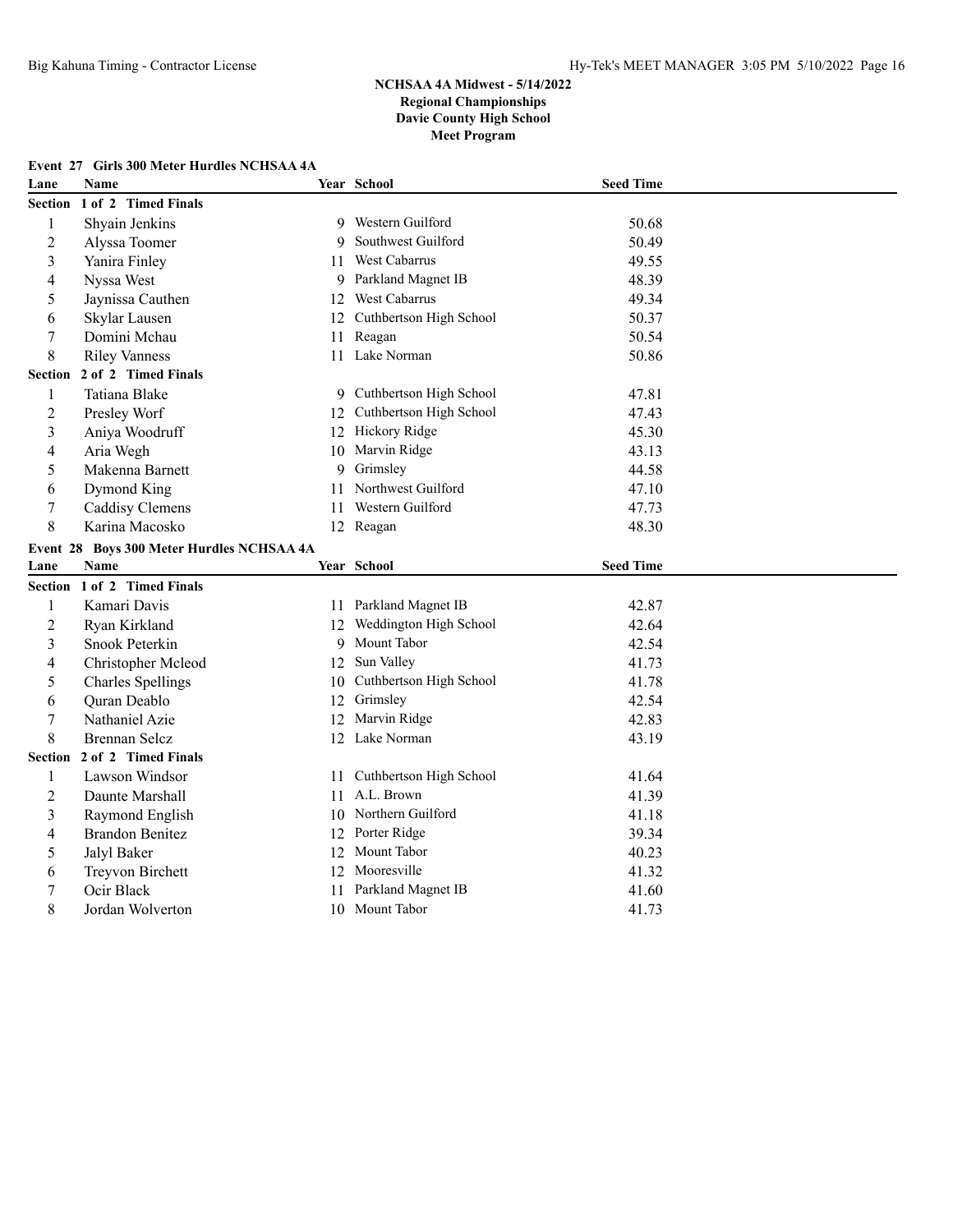#### **Event 29 Girls 800 Meter Run NCHSAA 4A**

| Lane           | Name                                  |    | Year School                | <b>Seed Time</b> |  |
|----------------|---------------------------------------|----|----------------------------|------------------|--|
| <b>Section</b> | 1 of 1 Timed Finals                   |    |                            |                  |  |
| 1              | Charlotte Bell                        |    | 10 Cuthbertson High School | 2:11.63          |  |
| $\overline{c}$ | Justine Preisano                      | 10 | Cuthbertson High School    | 2:12.76          |  |
| 3              | Hannah Riley                          |    | 11 Mount Tabor             | 2:14.50          |  |
| 4              | Caroline Echols                       | 11 | R.J. Reynolds              | 2:15.24          |  |
| 5              | Reagan Oquinn                         | 12 | Piedmont                   | 2:17.62          |  |
| 6              | Madeline Stolberg                     | 11 | Lake Norman                | 2:17.73          |  |
| 7              | Katrina Ford                          | 12 | Northern Guilford          | 2:19.20          |  |
| 8              | Katie McFerrin                        | 10 | Mount Tabor                | 2:19.20          |  |
| 9              | Caroline Blanton                      | 12 | Marvin Ridge               | 2:21.48          |  |
| 10             | Sarah Fassinger                       | 9  | Reagan                     | 2:21.70          |  |
| 11             | Margaret Garner                       | 10 | Porter Ridge               | 2:23.41          |  |
| 12             | Mary Loring                           | 12 | Lake Norman                | 2:23.62          |  |
| 13             | Lily Fierick                          | 10 | Cuthbertson High School    | 2:23.75          |  |
| 14             | Brianna Cottingham                    | 12 | Reagan                     | 2:23.80          |  |
| 15             | Kayla Basinger                        | 12 | Marvin Ridge               | 2:24.29          |  |
| 16             | Valeria Mas                           | 11 | Weddington High School     | 2:24.93          |  |
| 17             | Paige Starkie                         | 11 | Weddington High School     | 2:25.51          |  |
| 18             | Kate Henderson                        | 9  | Reagan                     | 2:25.80          |  |
| 19             | Kelly Smith                           |    | 12 West Forsyth            | 2:26.52          |  |
|                | Event 30 Boys 800 Meter Run NCHSAA 4A |    |                            |                  |  |
| Lane           | Name                                  |    | Year School                | <b>Seed Time</b> |  |
|                | Section 1 of 1 Timed Finals           |    |                            |                  |  |
| 1              | Andrew Burrell                        |    | 11 Mount Tabor             | 1:54.88          |  |
| $\overline{c}$ | Caden Townshend                       | 11 | Weddington High School     | 1:54.89          |  |
| 3              | Miller Brannen                        |    | 11 Lake Norman             | 1:56.82          |  |
| 4              | RJ Gajan                              | 11 | Marvin Ridge               | 1:56.83          |  |
| 5              | Logan Dingman                         | 11 | Lake Norman                | 1:57.14          |  |
| 6              | Noah Dunn                             | 12 | Mooresville                | 1:57.22          |  |
| $\overline{7}$ | Aiden Tauro                           | 11 | Marvin Ridge               | 1:57.76          |  |
| 8              | Christien Stamp                       |    | Southwest Guilford         | 1:58.27          |  |
| 9              | Michael Keller                        | 9  | Marvin Ridge               | 1:58.36          |  |
| 10             | Nate Hayes                            | 12 | Reagan                     | 1:58.44          |  |
| 11             | Nick Hamilton                         |    | 12 Northwest Guilford      | 1:58.75          |  |
| 12             | Jacob Barrow                          | 11 | Grimsley                   | 1:58.94          |  |
| 13             | Tanner Smith                          |    | 12 Mooresville             | 1:59.03          |  |
| 14             | Davis Potter                          |    | 12 Mount Tabor             | 1:59.20          |  |
| 15             | Garreth Fulcher                       |    | 12 Reagan                  | 1:59.51          |  |
| 16             | Clark Kremar                          |    | 11 Mooresville             | 1:59.88          |  |
| 17             | Gabrel Morrison                       |    | 12 West Cabarrus           | 2:00.16          |  |
| 18             | Walt Peterson                         |    | 11 R.J. Reynolds           | 2:00.23          |  |
| 19             | Dominic Conroy                        |    | 12 Porter Ridge            | 2:00.27          |  |
| 20             | Landon Jones                          |    | 9 Northern Guilford        | 2:00.33          |  |
| 21             | Tyler Hornberger                      | 12 | Weddington High School     | 2:00.86          |  |
| 22             | Gavin Boutwell                        |    | 12 Weddington High School  | 2:01.09          |  |
| 23             | Tate Shore                            |    | 9 Reagan                   | 2:01.11          |  |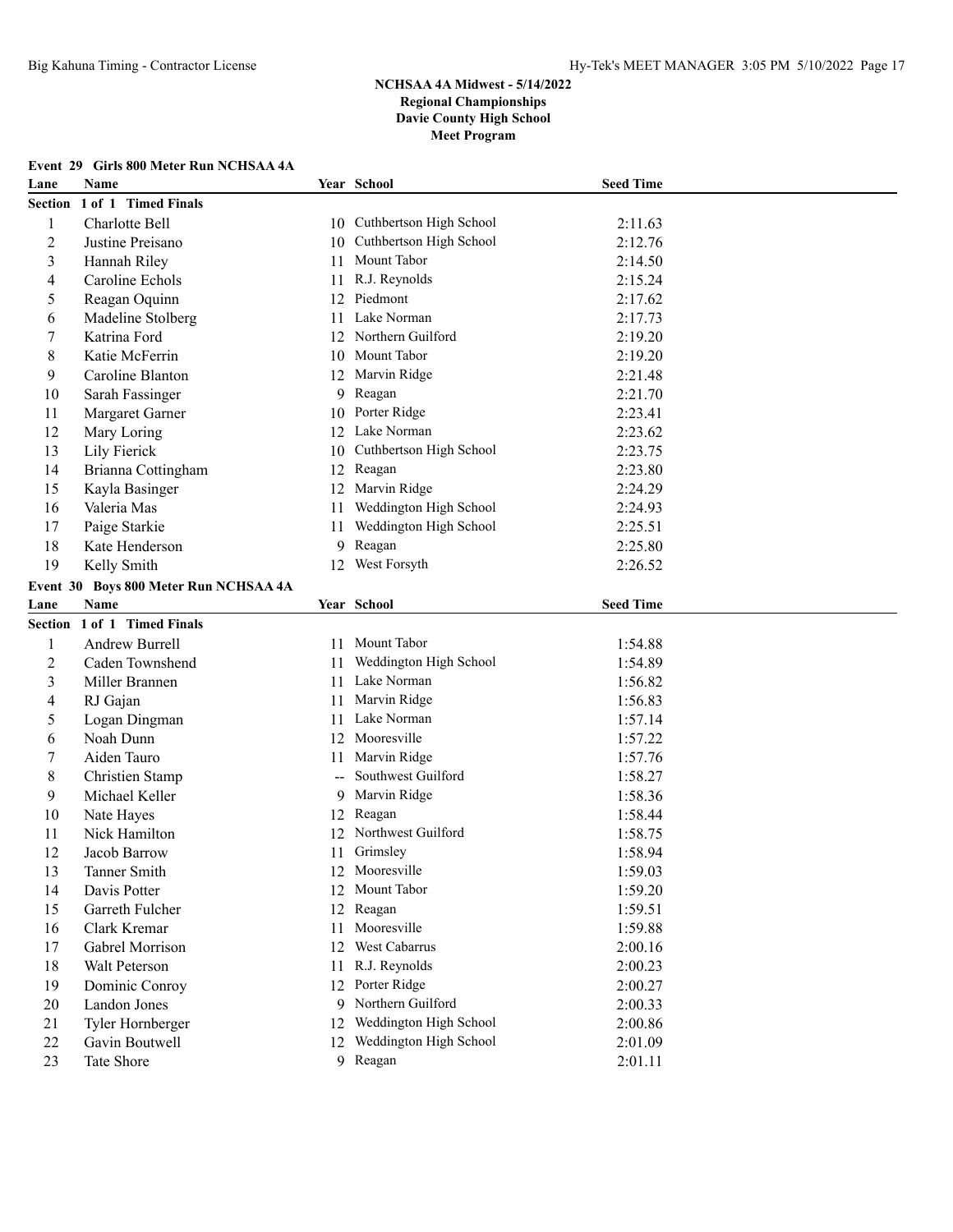# **Event 31 Girls 200 Meter Dash NCHSAA 4A Lane Name Year School Seed Time Section 1 of 2 Timed Finals** 1 Quiana Williams 10 Northern Guilford 26.54 2 Evangeline Saunders 10 Reagan 26.14 3 Allison Greenwalt 11 Porter Ridge 26.02 4 Abigail Thomas 12 Hickory Ridge 25.58 5 Maia Grant 12 Reagan 25.59 6 Janiya Johnson 9 South Iredell 26.12 7 Jaylan Clement-Greene 10 Davie County 26.42 8 Alonda Shelton 11 Western Guilford 26.54 **Section 2 of 2 Timed Finals** 1 Victoria Knight 11 Weddington High School 25.16 2 Madison Moraja 11 Weddington High School 24.86 3 Ziyah Etchison 11 Parkland Magnet IB 24.71 4 Lauren Fleming 12 Marvin Ridge 24.26 5 Nina Dominque 9 Hickory Ridge 24.50 6 Ai'yana Gray-Williams 11 Parkland Magnet IB 24.85 7 Aniya Woodruff 12 Hickory Ridge 24.89 8 Kelis Miller 12 Southwest Guilford 25.18 **Event 32 Boys 200 Meter Dash NCHSAA 4A Lane Name Year School Seed Time Section 1 of 2 Timed Finals** 1 Thomas Stamper 12 Cuthbertson High School 22.40 2 Higdon Spencer 12 Hickory Ridge 22.24 3 Daunte Marshall 11 A.L. Brown 22.15 4 Jordan Good 11 Western Guilford 22.04 5 Terrell Timmons 12 Northern Guilford 22.04 6 Spencer Higdon 12 Hickory Ridge 22.24 7 Keenan Jackson 10 Cuthbertson High School 22.30 8 cole isaacs 12 Weddington High School 22.50 **Section 2 of 2 Timed Finals** 1 Caleb Watlington 11 Page 21.95 2 VJ Wilkins 21.74 3 Reece Morgan 11 Cuthbertson High School 21.69 4 Terrell Robinson Jr 12 Mount Tabor 21.21 5 Elijah Dawes 11 Northwest Guilford 21.60 6 Antwan Hughes Jr 10 Parkland Magnet IB 21.73 7 Tyson Adams 11 West Forsyth 21.84

8 Calen McKinney 11 Porter Ridge 21.97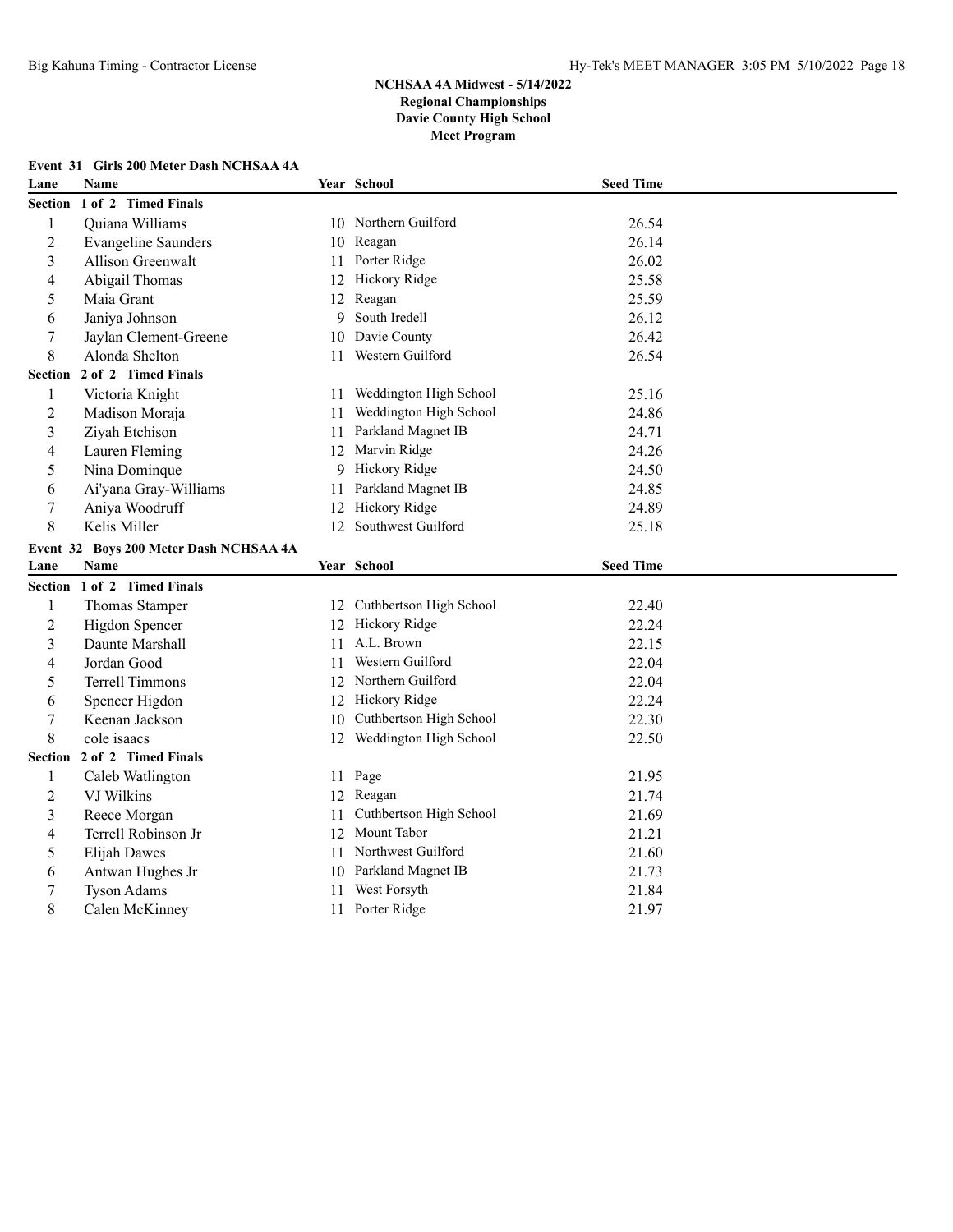#### **Event 33 Girls 3200 Meter Run NCHSAA 4A**

| Lane           | Name                                   |    | Year School                | <b>Seed Time</b> |  |
|----------------|----------------------------------------|----|----------------------------|------------------|--|
| <b>Section</b> | 1 of 1 Timed Finals                    |    |                            |                  |  |
| 1              | Stella Kermes                          | 10 | Cuthbertson High School    | 10:39.82         |  |
| $\sqrt{2}$     | Lillian Nasta                          | 11 | Cuthbertson High School    | 10:49.62         |  |
| 3              | Elizabeth Ritter                       | 11 | Weddington High School     | 10:54.52         |  |
| 4              | Emma Jones                             | 12 | Weddington High School     | 10:56.92         |  |
| 5              | Emma Gandossy                          | 12 | Weddington High School     | 10:57.96         |  |
| 6              | Alyssa Preisano                        | 11 | Cuthbertson High School    | 10:58.47         |  |
| 7              | Chandler Welsh                         | 10 | R.J. Reynolds              | 11:02.83         |  |
| $\,8\,$        | Ella Pasko                             | 10 | Marvin Ridge               | 11:05.94         |  |
| 9              | Joiner Evans                           | 10 | Mount Tabor                | 11:09.23         |  |
| 10             | Lulu Serang                            | 9  | West Forsyth               | 11:19.96         |  |
| 11             | Brianna Cottingham                     | 12 | Reagan                     | 11:42.65         |  |
| 12             | Taylar White                           | 12 | West Forsyth               | 11:43.97         |  |
| 13             | Natalie States                         | 10 | Northern Guilford          | 11:44.60         |  |
| 14             | Madalyn Finn                           | 11 | Marvin Ridge               | 11:47.48         |  |
| 15             | Julia Mayer                            | 9  | Marvin Ridge               | 11:49.29         |  |
| 16             | Sami Homburger                         | 12 | Mooresville                | 11:52.40         |  |
|                | Event 34 Boys 3200 Meter Run NCHSAA 4A |    |                            |                  |  |
| Lane           | Name                                   |    | Year School                | <b>Seed Time</b> |  |
| Section        | 1 of 1 Timed Finals                    |    |                            |                  |  |
| 1              | Jacob Laney                            | 11 | Porter Ridge               | 8:58.12          |  |
| $\overline{2}$ | Isaac Clark                            | 12 | Weddington High School     | 9:05.99          |  |
| 3              | Ethan Snyder                           | 12 | Marvin Ridge               | 9:24.79          |  |
| 4              | Chauncey Chen                          | 11 | Weddington High School     | 9:29.03          |  |
| 5              | Ben Timberlake                         | 12 | Weddington High School     | 9:31.56          |  |
| 6              | Tanner Smith                           | 12 | Mooresville                | 9:36.46          |  |
| 7              | Jacob Barrow                           | 11 | Grimsley                   | 9:36.58          |  |
| $\,8\,$        | <b>Dalton Graves</b>                   | 12 | Lake Norman                | 9:39.10          |  |
| 9              | Nate Hayes                             | 12 | Reagan                     | 9:40.85          |  |
| 10             | Gavin Sweeney                          | 12 | Lake Norman                | 9:41.04          |  |
| 11             | Luke Armentrout                        | 11 | Mount Tabor                | 9:42.85          |  |
| 12             | Douglas Gledhill                       | 12 | Mount Tabor                | 9:43.05          |  |
| 13             | Tate Shore                             | 9  | Reagan                     | 9:46.82          |  |
| 14             | John Howard                            | 10 | Ragsdale                   | 9:46.90          |  |
| 15             | Dominic Conroy                         | 12 | Porter Ridge               | 9:49.94          |  |
| 16             | <b>Brandt Doty</b>                     | 11 | West Forsyth               | 9:53.68          |  |
| 17             | Andrew Brown                           |    | 12 Davie County            | 9:54.64          |  |
| 18             | Cedar Nichols-Barnhart                 | 9. | R.J. Reynolds              | 9:56.86          |  |
| 19             | Tanner Gibson                          | 11 | Cox Mill                   | 9:57.44          |  |
| 20             | Peter Schihl                           |    | 11 Cuthbertson High School | 9:58.96          |  |
| 21             | Michael Martinez                       |    | 11 Mooresville             | 9:59.45          |  |
| 22             | David Firestone                        | 9. | Marvin Ridge               | 10:01.32         |  |
| 23             | Wesley Haggstrom                       |    | 11 West Forsyth            | 10:04.26         |  |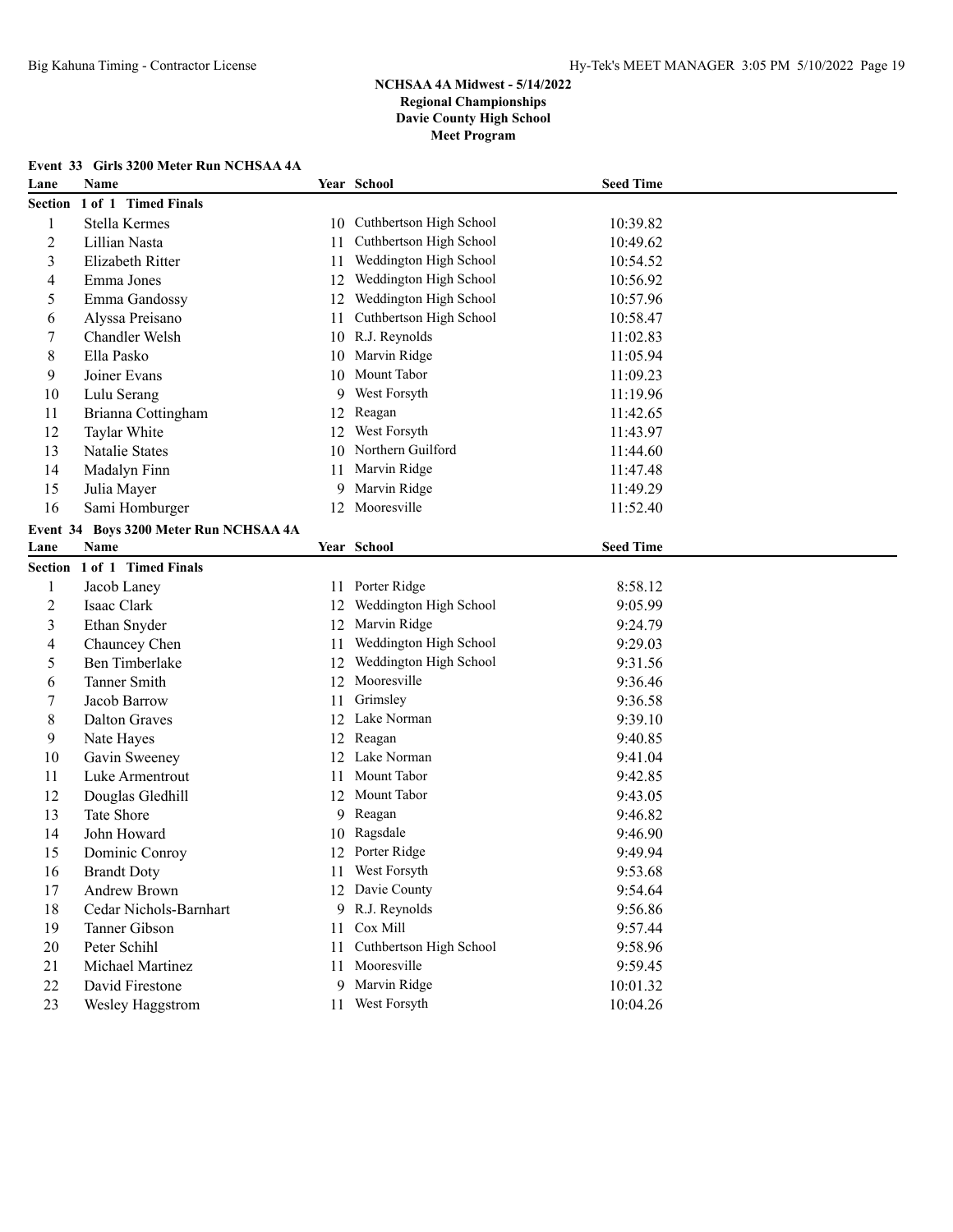# **Event 35 Girls 4x400 Meter Relay NCHSAA 4A**

| Lane    | <b>Team</b>               | Relay                 |                                                  | <b>Seed Time</b>        |  |
|---------|---------------------------|-----------------------|--------------------------------------------------|-------------------------|--|
| Section | 1 of 2 Timed Finals       |                       |                                                  |                         |  |
| 1       | Northern Guilford         | $\mathbf{A}$          |                                                  | 4:28.00                 |  |
|         | 1) Quiana Williams 10     | 2) Kiersten Kohler 11 | 3) Jiya Patel 11                                 | 4) Katrina Ford 12      |  |
| 2       | West Forsyth              | A                     |                                                  | 4:19.82                 |  |
|         | 1) Hannah Hanes 9         | 2) Tenley Douglass 11 | 3) Natalie Viera 10                              | 4) Abby Baugh 9         |  |
| 3       | Reagan                    | $\mathsf{A}$          |                                                  | 4:17.40                 |  |
|         | 1) Evangeline Saunders 10 | 2) Kate Henderson 9   | 3) Sarah Fassinger 9                             | 4) Kira Lewis 12        |  |
| 4       | Lake Norman               | $\mathbf{A}$          |                                                  | 4:13.04                 |  |
|         | 1) Riley Vanness 11       | 2) Leah Sikes 11      | 3) Lynn Masucci 10                               | 4) Mary Loring 12       |  |
| 5       | Southeast Guilford        | A                     |                                                  | 4:14.63                 |  |
|         | 1) Khyla Well-Scott 9     | 2) Destiny Harper 9   | 3) Reagan Harris 12                              | 4) Janiyah Ross 12      |  |
| 6       | Page                      | A                     |                                                  | 4:19.21                 |  |
|         | 1) Maddie Hamuka 12       | 2) Ella Jarrell 9     | 3) Melanie Nebitse-Livingston 4) Chelsea Rizo 12 |                         |  |
| 7       | Cox Mill                  | A                     |                                                  | 4:21.00                 |  |
|         | 1) Saniya Comas 11        | 2) Kelly Willams 10   | 3) Kennedy Bellamy 10                            | 4) Oliva Graves 9       |  |
| 8       | Mooresville               | $\mathbf{A}$          |                                                  | 4:29.83                 |  |
|         | 1) Ellery Bankirer 11     | 2) Ciarra Rockness 11 | 3) Lauren Vanderpool 10                          | 4) Aaliyah Scott 11     |  |
| Section | 2 of 2 Timed Finals       |                       |                                                  |                         |  |
| 1       | R.J. Reynolds             | $\mathbf{A}$          |                                                  | 4:10.02                 |  |
|         | 1) Katy Doherty 11        | 2) Maddie Morton 10   | 3) Caroline Echols 11                            | 4) Chandler Welsh 10    |  |
| 2       | Mount Tabor               | A                     |                                                  | 4:06.75                 |  |
|         | 1) Hannah Riley 11        | 2) Thalia Soule 11    | 3) Eliza Brand 10                                | 4) Katie McFerrin 10    |  |
| 3       | Parkland Magnet IB        | A                     |                                                  | 4:05.03                 |  |
|         | 1) Oteria Dubose 11       | 2) Saniya Hall 9      | 3) Megan Hatcher 10                              | 4) Nyssa West 9         |  |
| 4       | Cuthbertson High School   | $\mathbf{A}$          |                                                  | 4:00.86                 |  |
|         | 1) Rebecca Cornett 11     | 2) Caroline Palmer 12 | 3) Meredith Palmer 10                            | 4) Presley Worf 12      |  |
| 5       | Hickory Ridge             | A                     |                                                  | 4:03.42                 |  |
|         | 1) Abigail Thomas 12      | 2) Jaila Woodruff 9   | 3) Hannah Birkemeier 11                          | 4) Aniya Woodruff 12    |  |
| 6       | Marvin Ridge              | A                     |                                                  | 4:06.24                 |  |
|         | 1) Annika Gregson 11      | 2) Natasha Simmons 10 | 3) Cassidy Adams 10                              | 4) Lindsey Czaniecki 11 |  |
| 7       | Weddington High School    | $\mathbf{A}$          |                                                  | 4:09.66                 |  |
|         | 1) Madison Moraja 11      | 2) Victoria Knight 11 | 3) Kyra Durham 11                                | 4) Valeria Mas 11       |  |
| 8       | Porter Ridge              | A                     |                                                  | 4:12.36                 |  |
|         | 1) Kaitlyn Tapp 12        | 2) Kyra Cheek 10      | 3) Erin Cole 11                                  | 4) Margaret Garner 10   |  |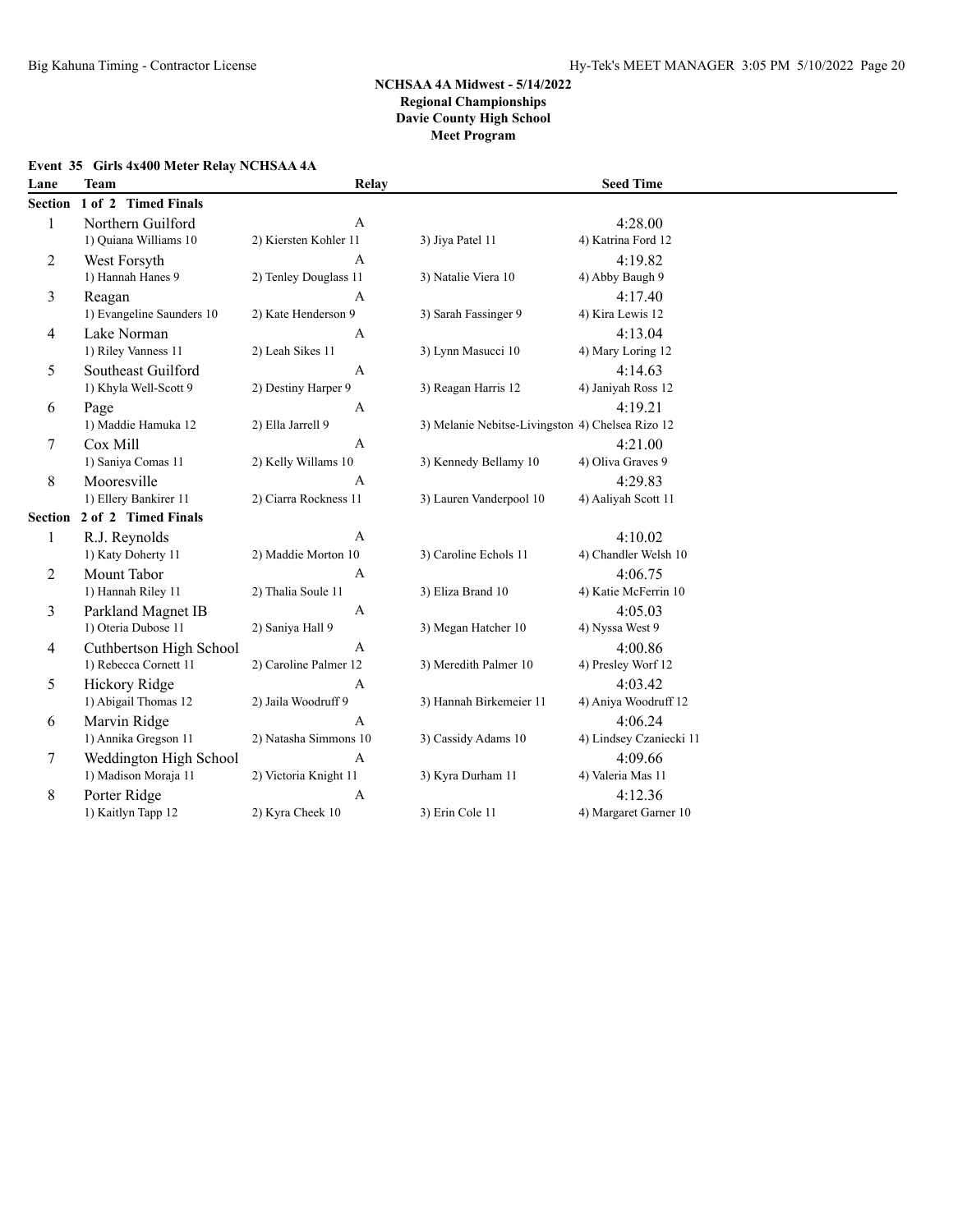# **Event 36 Boys 4x400 Meter Relay NCHSAA 4A**

| Lane           | Team                                                        | Relay                       |                            | <b>Seed Time</b>       |  |
|----------------|-------------------------------------------------------------|-----------------------------|----------------------------|------------------------|--|
| <b>Section</b> | 1 of 2 Timed Finals                                         |                             |                            |                        |  |
| $\mathbf{1}$   | Grimsley                                                    | A                           |                            | 3:35.80                |  |
|                | 1) Sam Deakins 10                                           | 2) Quran Deablo 12          | 3) Haveesh Macha 12        | 4) Fred Sellars II 10  |  |
| 2              | Parkland Magnet IB                                          | $\boldsymbol{A}$            |                            | 3:34.42                |  |
|                | 1) Kamari Davis 11                                          | 2) Justin Powell 11         | 3) Daniel Ochoa-Caceres 10 | 4) Ian Franco 11       |  |
| 3              | Cox Mill                                                    | $\boldsymbol{A}$            |                            | 3:32.15                |  |
|                | 1) Collin Reese 12                                          | 2) Kendall Harris 11        | 3) Malachi Grier 12        | 4) Noah Helm 11        |  |
| 4              | Marvin Ridge                                                | $\mathbf{A}$                |                            | 3:31.99                |  |
|                | 1) Bradley Sabo 12                                          | 2) Kyle Barney 9            | 3) RJ Gajan 11             | 4) Paxson Crawford 10  |  |
| 5              | West Cabarrus                                               | $\boldsymbol{A}$            |                            | 3:32.11                |  |
|                | 1) Aydan Cannon 10                                          | 2) Jaden Chambers 9         | 3) Gabrel Morrison 12      | 4) Arthur Nealy 12     |  |
| 6              | Mooresville                                                 | A                           |                            | 3:33.09                |  |
|                | 1) Tanner Smith 12                                          | 2) Treyvon Birchett 12      | 3) Clark Kremar 11         | 4) Noah Dunn 12        |  |
| 7              | West Forsyth                                                | $\boldsymbol{A}$            |                            | 3:34.80                |  |
|                | 1) Jaiden Hubbard 11                                        | 2) Jalil Wood 10            | 3) Dyllan McPherson 12     | 4) Dylan Williamson 10 |  |
| 8              | Northwest Guilford                                          | $\mathbf{A}$                |                            | 3:36.00                |  |
|                | 1) Elijah Dawes 11                                          | 2) Nick Hamilton 12         | 3) Cooper Ellis 12         | 4) Josh Somers 11      |  |
| Section        | 2 of 2 Timed Finals                                         |                             |                            |                        |  |
| 1              | Southeast Guilford                                          | $\mathbf{A}$                |                            | 3:31.60                |  |
|                | 1) Khaleb Mosley 11                                         | 2) Travis Covington 9       | 3) Ashton Thomas 9         | 4) Erick Pryor 10      |  |
| 2              | Reagan                                                      | A                           |                            | 3:29.86                |  |
|                | 1) Hezekiah Saunders 10                                     | 2) Alexander Vaughan 11     | 3) Evan Sheedy 12          | 4) Justin Clyburn 12   |  |
| 3              | Weddington High School                                      | A                           |                            | 3:29.49                |  |
|                | 1) Caden Townshend 11                                       | 2) Ethan O'Neil 10          | 3) Jack Wolf 10            | 4) Peter Cordier 12    |  |
| 4              | Cuthbertson High School                                     | A                           |                            | 3:17.00                |  |
|                | 1) Thomas Stamper 12                                        | 2) Max Jarvis 12            | 3) Brad Sweeter 12         | 4) Killian Fahy 11     |  |
| 5              | Mount Tabor                                                 | Α                           |                            | 3:24.37                |  |
|                | 1) Jake Koonin 12                                           | 2) Benjamin Mills-Tarmey 10 | 3) Andrew Burrell 11       | 4) Lance Patterson 12  |  |
| 6              | Lake Norman                                                 | A                           |                            | 3:29.65                |  |
|                | 1) Jack Baker 11                                            | 2) Kyle Sayre 9             | 3) Jacob Whittington 10    | 4) Miller Brannen 11   |  |
| 7              | Page                                                        | $\mathbf{A}$                |                            | 3:29.88                |  |
|                | 1) Jasiah Moore 11                                          | 2) Jackson Koehler 11       | 3) Caleb Watlington 11     | 4) Aiden Martin 9      |  |
| 8              | Western Guilford                                            | $\mathbf{A}$                |                            | 3:31.67                |  |
|                | 1) Javion Pegues 11                                         | 2) Jordan Good 11           | 3) Leo Cortez              | 4) Deng Ayuel          |  |
|                | Event 37 Girls Shot Put Wheelchair Wheelchair NCHSAA 4A     |                             |                            |                        |  |
| Pos            | Name                                                        | Year School                 |                            | <b>Seed Mark</b>       |  |
|                | Flight 1 of 1 Finals                                        |                             |                            |                        |  |
| 1              | Cora Busick                                                 | 9 Reagan                    |                            | 19-09.00               |  |
|                | Event 38 Girls Discus Throw Wheelchair Wheelchair NCHSAA 4A |                             |                            |                        |  |
| Pos            | Name                                                        | Year School                 |                            | <b>Seed Mark</b>       |  |
|                | Flight 1 of 1 Finals                                        |                             |                            |                        |  |
| 1              | Cora Busick                                                 | 9 Reagan                    |                            | $20 - 02$              |  |
|                | Event 39 Boys Shot Put Wheelchair Wheelchair NCHSAA 4A      |                             |                            |                        |  |
| Pos            | Name                                                        | Year School                 |                            | <b>Seed Mark</b>       |  |
|                | Flight 1 of 1 Finals                                        |                             |                            |                        |  |
| 1              | Zachary Moore                                               | 11 Sun Valley               |                            | 10-05.00               |  |
|                |                                                             |                             |                            |                        |  |